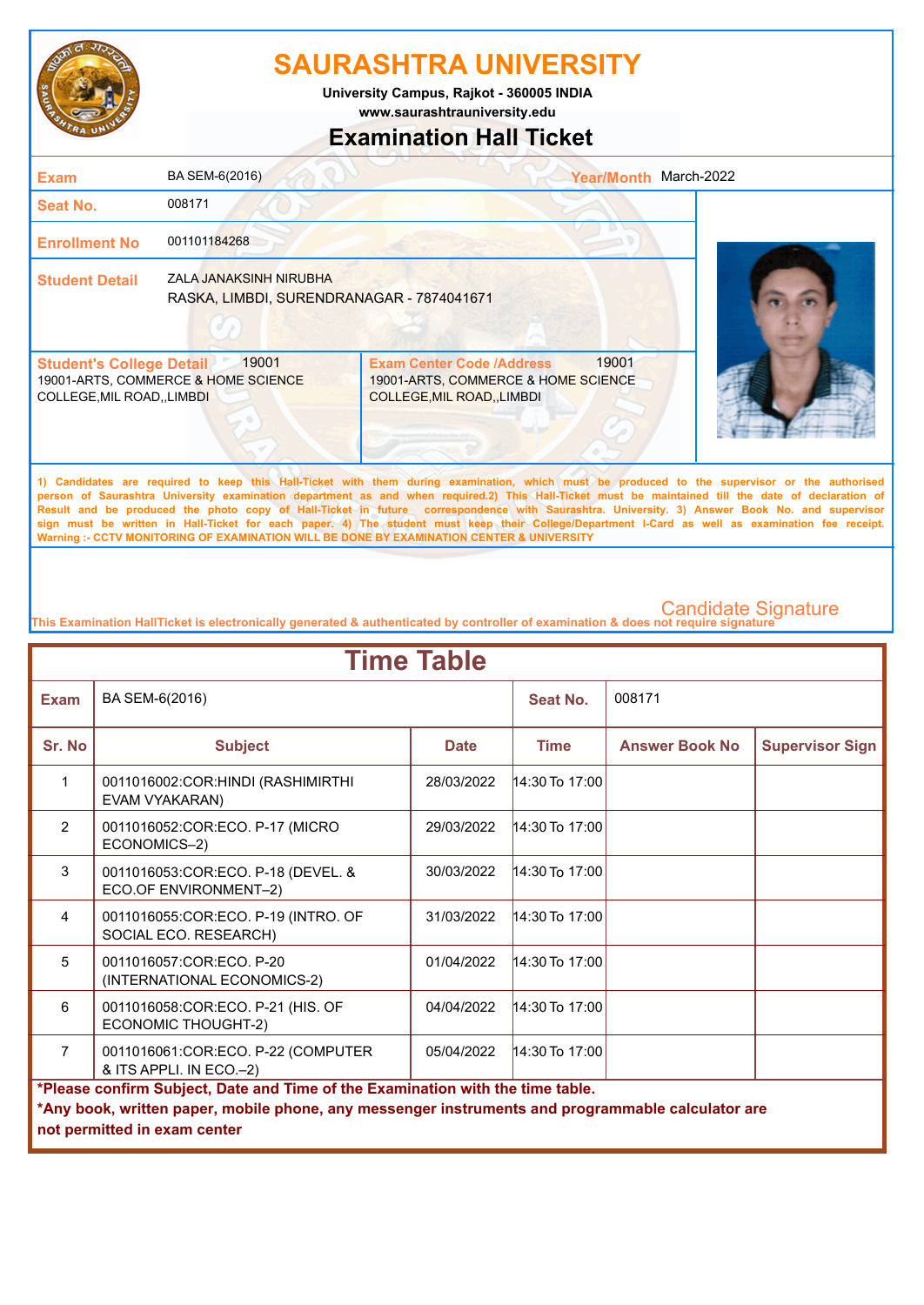

**www.saurashtrauniversity.edu University Campus, Rajkot - 360005 INDIA**

## **Examination Hall Ticket**

| <b>Exam</b>                                                    | BA SEM-6(2016)                                                             |                                                                                                                                              | March-2022<br><b>Year/Month</b> |  |
|----------------------------------------------------------------|----------------------------------------------------------------------------|----------------------------------------------------------------------------------------------------------------------------------------------|---------------------------------|--|
| <b>Seat No.</b>                                                | 008172                                                                     |                                                                                                                                              |                                 |  |
| <b>Enrollment No</b>                                           | 001101184246                                                               |                                                                                                                                              |                                 |  |
| <b>Student Detail</b>                                          | TALSANIYA RINKUBEN GAGJIBHAI<br>UNTADI, LIMBDI, SURENDRANAGAR - 9824595684 |                                                                                                                                              |                                 |  |
| <b>Student's College Detail</b><br>COLLEGE, MIL ROAD, , LIMBDI | 19001<br>19001-ARTS, COMMERCE & HOME SCIENCE                               | <b>Exam Center Code /Address</b><br>19001-ARTS, COMMERCE & HOME SCIENCE<br><b>COLLEGE, MIL ROAD, , LIMBDI</b>                                | 19001                           |  |
|                                                                |                                                                            | 1) Candidates are required to keep this Hall-Ticket with them during examination, which must be produced to the supervisor or the authorised |                                 |  |

**person of Saurashtra University examination department as and when required.2) This Hall-Ticket must be maintained till the date of declaration of Result and be produced the photo copy of Hall-Ticket in future correspondence with Saurashtra. University. 3) Answer Book No. and supervisor sign must be written in Hall-Ticket for each paper. 4) The student must keep their College/Department I-Card as well as examination fee receipt. Warning :- CCTV MONITORING OF EXAMINATION WILL BE DONE BY EXAMINATION CENTER & UNIVERSITY**

| <b>Time Table</b> |                                                                                                                                                                                                                     |             |                  |                       |                        |  |
|-------------------|---------------------------------------------------------------------------------------------------------------------------------------------------------------------------------------------------------------------|-------------|------------------|-----------------------|------------------------|--|
| <b>Exam</b>       | BA SEM-6(2016)                                                                                                                                                                                                      |             | Seat No.         | 008172                |                        |  |
| Sr. No            | <b>Subject</b>                                                                                                                                                                                                      | <b>Date</b> | <b>Time</b>      | <b>Answer Book No</b> | <b>Supervisor Sign</b> |  |
| $\mathbf{1}$      | 0011016002:COR:HINDI (RASHIMIRTHI<br>EVAM VYAKARAN):( INT, TOTAL)                                                                                                                                                   | 28/03/2022  | 14:30 To 17:00   |                       |                        |  |
| $\overline{2}$    | 0011016052:COR:ECO. P-17 (MICRO<br>ECONOMICS-2): (INT, TOTAL)                                                                                                                                                       | 29/03/2022  | $14:30$ To 17:00 |                       |                        |  |
| 3                 | 0011016053:COR:ECO. P-18 (DEVEL. &<br>ECO.OF ENVIRONMENT-2):(INT, TOTAL                                                                                                                                             | 30/03/2022  | $14:30$ To 17:00 |                       |                        |  |
| 4                 | 0011016055:COR:ECO. P-19 (INTRO. OF<br>SOCIAL ECO. RESEARCH):(INT, TOTAL)                                                                                                                                           | 31/03/2022  | 14:30 To 17:00   |                       |                        |  |
| 5                 | 0011016057:COR:ECO. P-20<br>(INTERNATIONAL ECONOMICS-2):(INT,<br>TH, TOTAL)                                                                                                                                         | 01/04/2022  | $14:30$ To 17:00 |                       |                        |  |
| 6                 | 0011016058:COR:ECO. P-21 (HIS. OF<br>ECONOMIC THOUGHT-2):(INT, TOTAL)                                                                                                                                               | 04/04/2022  | $14:30$ To 17:00 |                       |                        |  |
| $\overline{7}$    | 0011016061:COR:ECO. P-22 (COMPUTER<br>& ITS APPLI. IN ECO.-2):(INT, TOTAL)                                                                                                                                          | 05/04/2022  | 14:30 To 17:00   |                       |                        |  |
|                   | *Please confirm Subject, Date and Time of the Examination with the time table.<br>*Any book, written paper, mobile phone, any messenger instruments and programmable calculator are<br>not permitted in exam center |             |                  |                       |                        |  |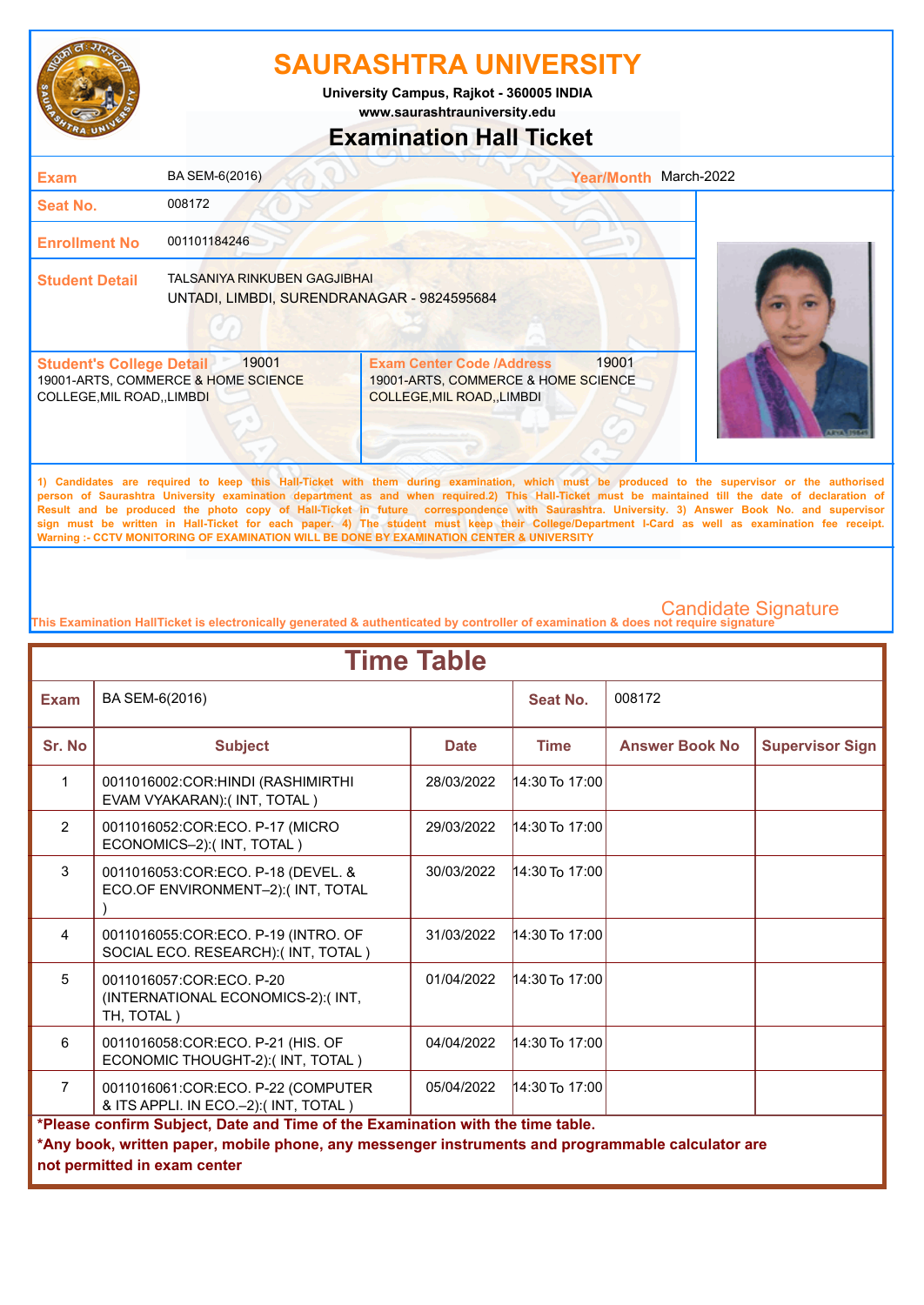

**www.saurashtrauniversity.edu University Campus, Rajkot - 360005 INDIA**

### **Examination Hall Ticket**

| <b>Exam</b>                                                    | BA SEM-6(2016)                                                                      |                                                                                                                                                                                                                                                                                                    | Year/Month March-2022 |  |
|----------------------------------------------------------------|-------------------------------------------------------------------------------------|----------------------------------------------------------------------------------------------------------------------------------------------------------------------------------------------------------------------------------------------------------------------------------------------------|-----------------------|--|
| Seat No.                                                       | 008173                                                                              |                                                                                                                                                                                                                                                                                                    |                       |  |
| <b>Enrollment No</b>                                           | 0011011772                                                                          |                                                                                                                                                                                                                                                                                                    |                       |  |
| <b>Student Detail</b>                                          | SABHAD AJAY DEVUBHAL<br>RAILWAY STATION ROAD, LIMBDI, SURENDRANAGAR -<br>7041797777 |                                                                                                                                                                                                                                                                                                    |                       |  |
| <b>Student's College Detail</b><br>COLLEGE, MIL ROAD, , LIMBDI | 19001<br>19001-ARTS, COMMERCE & HOME SCIENCE                                        | <b>Exam Center Code /Address</b><br>19001-ARTS, COMMERCE & HOME SCIENCE<br>COLLEGE, MIL ROAD, LIMBDI                                                                                                                                                                                               | 19001                 |  |
|                                                                |                                                                                     | 1) Candidates are required to keep this Hall-Ticket with them during examination, which must be produced to the supervisor or the authorised<br>person of Saurashtra University examination department as and when required.2) This Hall-Ticket must be maintained till the date of declaration of |                       |  |

**Result and be produced the photo copy of Hall-Ticket in future correspondence with Saurashtra. University. 3) Answer Book No. and supervisor sign must be written in Hall-Ticket for each paper. 4) The student must keep their College/Department I-Card as well as examination fee receipt. Warning :- CCTV MONITORING OF EXAMINATION WILL BE DONE BY EXAMINATION CENTER & UNIVERSITY**

| <b>Time Table</b>                                                                                                                                                                                                   |                                                                      |             |                  |                       |                        |  |
|---------------------------------------------------------------------------------------------------------------------------------------------------------------------------------------------------------------------|----------------------------------------------------------------------|-------------|------------------|-----------------------|------------------------|--|
| <b>Exam</b>                                                                                                                                                                                                         | BA SEM-6(2016)                                                       |             | Seat No.         | 008173                |                        |  |
| Sr. No                                                                                                                                                                                                              | <b>Subject</b>                                                       | <b>Date</b> | <b>Time</b>      | <b>Answer Book No</b> | <b>Supervisor Sign</b> |  |
| $\mathbf{1}$                                                                                                                                                                                                        | 0011016002:COR:HINDI (RASHIMIRTHI<br>EVAM VYAKARAN)                  | 28/03/2022  | 14:30 To 17:00   |                       |                        |  |
| $\overline{2}$                                                                                                                                                                                                      | 0011016020:COR:GUJ P-17 (ARVACHIN<br><b>GUJ.SAHITYA NO ITIHAS-2)</b> | 29/03/2022  | 14:30 To 17:00   |                       |                        |  |
| 3                                                                                                                                                                                                                   | 0011016021:COR:GUJ P-18<br>(GUJ.BHASHANO ITIHAS ANE<br>SWARUP-2)     | 30/03/2022  | $14:30$ To 17:00 |                       |                        |  |
| 4                                                                                                                                                                                                                   | 0011016022:COR:GUJ P-19 (SAHITYANA<br>SIDDHANTO-2)                   | 31/03/2022  | $14:30$ To 17:00 |                       |                        |  |
| 5                                                                                                                                                                                                                   | 0011016023:COR:GUJ P-20 (ARVACHIN<br>SAHITYA SWARUPNI KRUTIO)        | 01/04/2022  | $14:30$ To 17:00 |                       |                        |  |
| 6                                                                                                                                                                                                                   | 0011016024:COR:GUJ P-21<br>(PRASHISHTKRUTI: JANAMATIP)               | 04/04/2022  | 14:30 To 17:00   |                       |                        |  |
| $\overline{7}$                                                                                                                                                                                                      | 0011016026:COR:GUJ P-22<br>(APATHIT: KAVYANO AASWAD)                 | 05/04/2022  | $14:30$ To 17:00 |                       |                        |  |
| *Please confirm Subject, Date and Time of the Examination with the time table.<br>*Any book, written paper, mobile phone, any messenger instruments and programmable calculator are<br>not permitted in exam center |                                                                      |             |                  |                       |                        |  |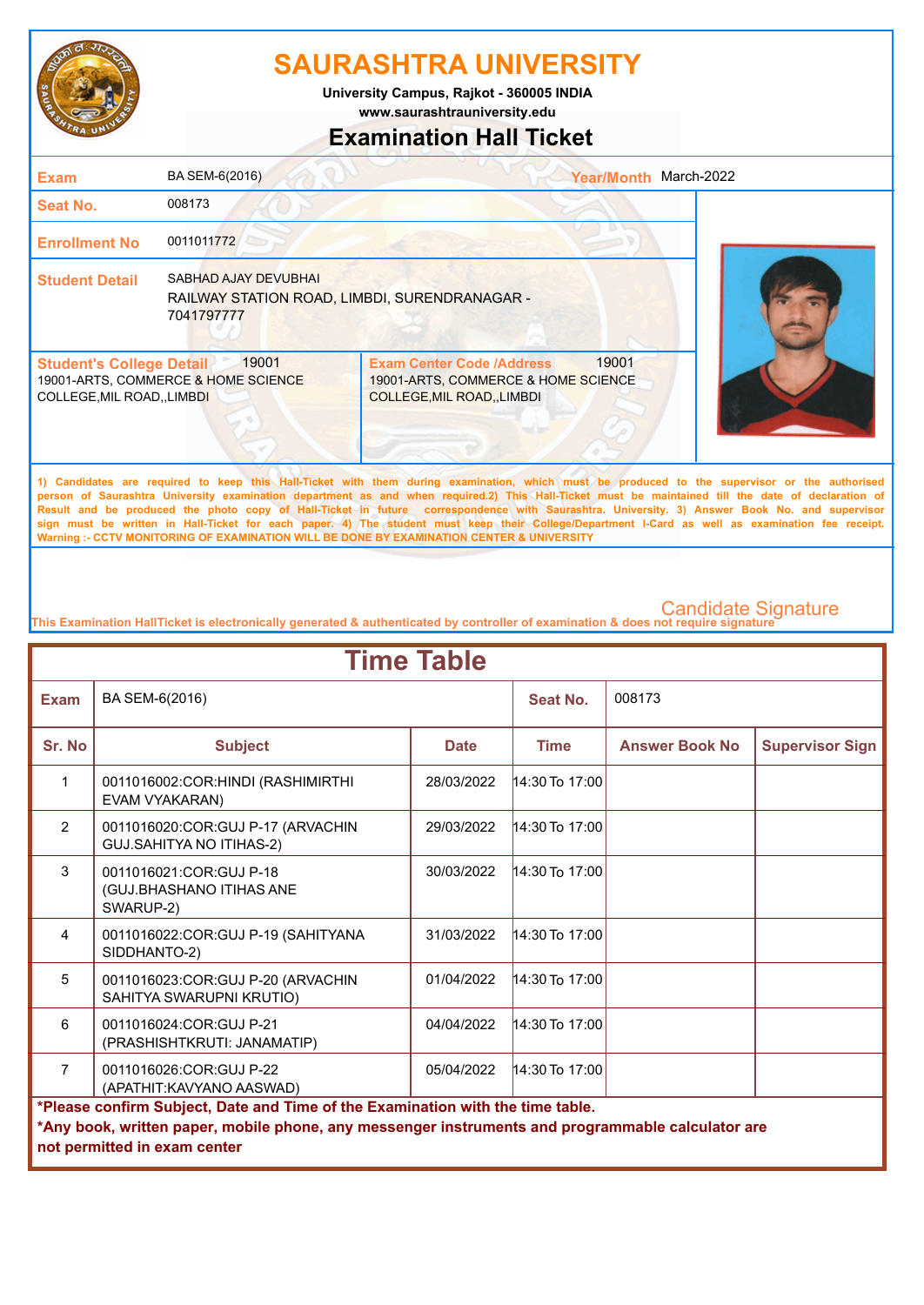

**www.saurashtrauniversity.edu University Campus, Rajkot - 360005 INDIA**

### **Examination Hall Ticket**

| <b>Exam</b>                                                    | BA SEM-6(2016)                                                                                                                   |                                                                                                             | <b>Year/Month</b> | March-2022                                                                                                                                                                                                                                                                                         |
|----------------------------------------------------------------|----------------------------------------------------------------------------------------------------------------------------------|-------------------------------------------------------------------------------------------------------------|-------------------|----------------------------------------------------------------------------------------------------------------------------------------------------------------------------------------------------------------------------------------------------------------------------------------------------|
| <b>Seat No.</b>                                                | 008174                                                                                                                           |                                                                                                             |                   |                                                                                                                                                                                                                                                                                                    |
| <b>Enrollment No</b>                                           | 001101165706                                                                                                                     |                                                                                                             |                   |                                                                                                                                                                                                                                                                                                    |
| <b>Student Detail</b>                                          | CHOSALA VIKRAMBHAI CHOTHABHAI<br><b>VIDHYANAGAR SOCIETY</b><br><b>STATION ROAD</b><br>LIMBDI, LIMBDI, SURENDRANAGAR - 9924518097 |                                                                                                             |                   |                                                                                                                                                                                                                                                                                                    |
| <b>Student's College Detail</b><br>COLLEGE, MIL ROAD, , LIMBDI | 19001<br>19001-ARTS, COMMERCE & HOME SCIENCE                                                                                     | <b>Exam Center Code /Address</b><br>19001-ARTS, COMMERCE & HOME SCIENCE<br><b>COLLEGE, MIL ROAD, LIMBDI</b> | 19001             |                                                                                                                                                                                                                                                                                                    |
|                                                                |                                                                                                                                  |                                                                                                             |                   | 1) Candidates are required to keep this Hall-Ticket with them during examination, which must be produced to the supervisor or the authorised<br>person of Saurashtra University examination department as and when required 2) This Hall-Ticket must be maintained till the date of declaration of |

**person of Saurashtra University examination department as and when required.2) This Hall-Ticket must be maintained till the date of declaration of Result and be produced the photo copy of Hall-Ticket in future correspondence with Saurashtra. University. 3) Answer Book No. and supervisor sign must be written in Hall-Ticket for each paper. 4) The student must keep their College/Department I-Card as well as examination fee receipt. Warning :- CCTV MONITORING OF EXAMINATION WILL BE DONE BY EXAMINATION CENTER & UNIVERSITY**

| <b>Time Table</b>                                                                                                                                                                                                   |                                                                      |             |                  |                       |                        |  |
|---------------------------------------------------------------------------------------------------------------------------------------------------------------------------------------------------------------------|----------------------------------------------------------------------|-------------|------------------|-----------------------|------------------------|--|
| <b>Exam</b>                                                                                                                                                                                                         | BA SEM-6(2016)                                                       |             | Seat No.         | 008174                |                        |  |
| Sr. No                                                                                                                                                                                                              | <b>Subject</b>                                                       | <b>Date</b> | <b>Time</b>      | <b>Answer Book No</b> | <b>Supervisor Sign</b> |  |
| $\mathbf{1}$                                                                                                                                                                                                        | 0011016002:COR:HINDI (RASHIMIRTHI<br>EVAM VYAKARAN)                  | 28/03/2022  | $14:30$ To 17:00 |                       |                        |  |
| $\overline{2}$                                                                                                                                                                                                      | 0011016020:COR:GUJ P-17 (ARVACHIN<br><b>GUJ.SAHITYA NO ITIHAS-2)</b> | 29/03/2022  | $14:30$ To 17:00 |                       |                        |  |
| 3                                                                                                                                                                                                                   | 0011016021:COR:GUJ P-18<br>(GUJ.BHASHANO ITIHAS ANE<br>SWARUP-2)     | 30/03/2022  | $14:30$ To 17:00 |                       |                        |  |
| $\overline{4}$                                                                                                                                                                                                      | 0011016022:COR:GUJ P-19 (SAHITYANA<br>SIDDHANTO-2)                   | 31/03/2022  | $14:30$ To 17:00 |                       |                        |  |
| 5                                                                                                                                                                                                                   | 0011016023:COR:GUJ P-20 (ARVACHIN<br>SAHITYA SWARUPNI KRUTIO)        | 01/04/2022  | $14:30$ To 17:00 |                       |                        |  |
| 6                                                                                                                                                                                                                   | 0011016024:COR:GUJ P-21<br>(PRASHISHTKRUTI: JANAMATIP)               | 04/04/2022  | $14:30$ To 17:00 |                       |                        |  |
| $\overline{7}$                                                                                                                                                                                                      | 0011016026:COR:GUJ P-22<br>(APATHIT: KAVYANO AASWAD)                 | 05/04/2022  | $14:30$ To 17:00 |                       |                        |  |
| *Please confirm Subject, Date and Time of the Examination with the time table.<br>*Any book, written paper, mobile phone, any messenger instruments and programmable calculator are<br>not permitted in exam center |                                                                      |             |                  |                       |                        |  |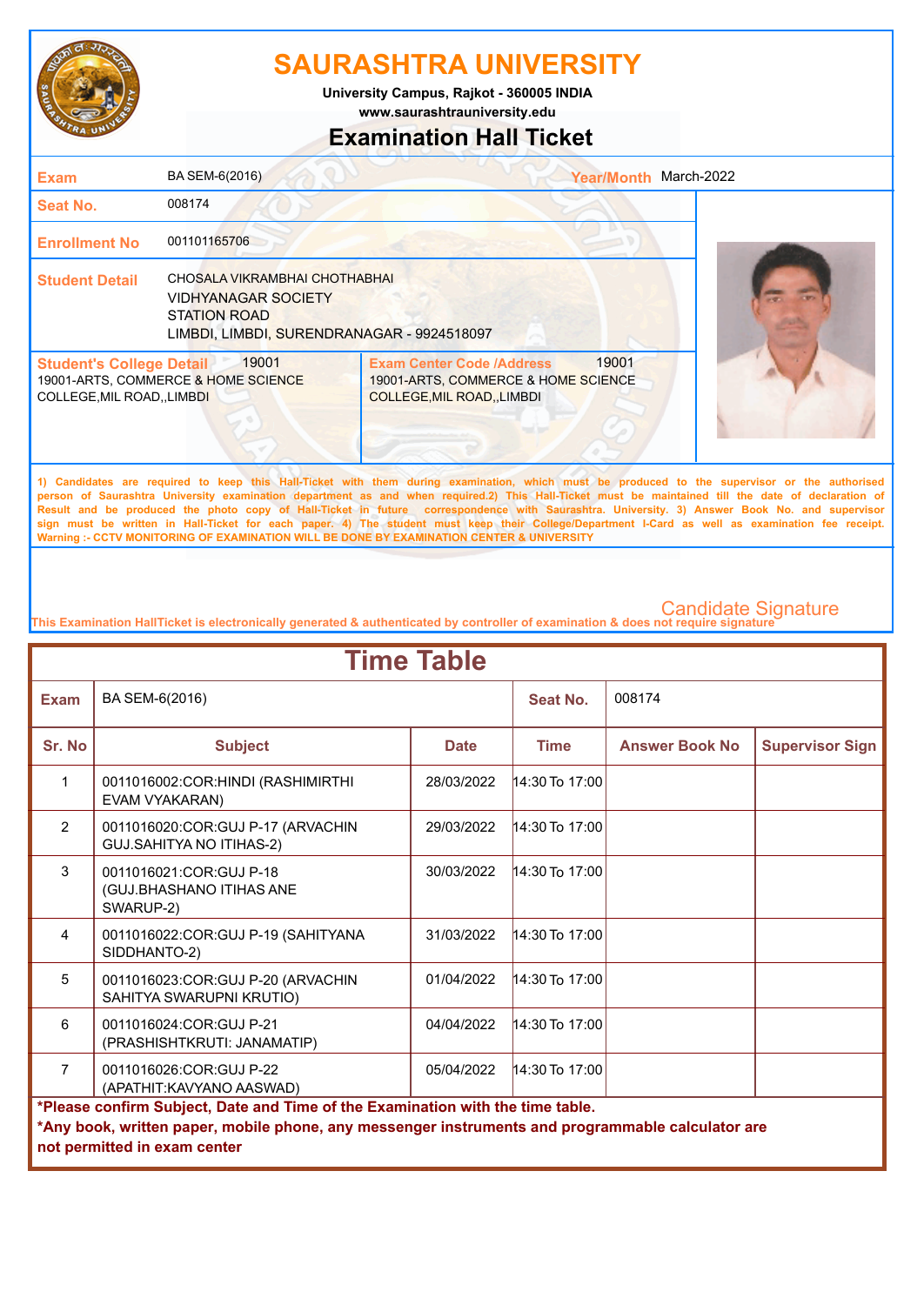

**www.saurashtrauniversity.edu University Campus, Rajkot - 360005 INDIA**

### **Examination Hall Ticket**

| <b>Exam</b>                                                          | BA SEM-6(2016)                                                                                                                 |                                                                                                        | <b>Year/Month</b> | March-2022                                                                                                                                                                                                                                                                                         |
|----------------------------------------------------------------------|--------------------------------------------------------------------------------------------------------------------------------|--------------------------------------------------------------------------------------------------------|-------------------|----------------------------------------------------------------------------------------------------------------------------------------------------------------------------------------------------------------------------------------------------------------------------------------------------|
| Seat No.                                                             | 008175                                                                                                                         |                                                                                                        |                   |                                                                                                                                                                                                                                                                                                    |
| <b>Enrollment No</b>                                                 | 001101165866                                                                                                                   |                                                                                                        |                   |                                                                                                                                                                                                                                                                                                    |
| <b>Student Detail</b>                                                | RAJPUROHIT PRAVINSINH CHETANSINH<br><b>GOVARDHAN</b><br><b>PANCHVATI SOCIETY</b><br>LIMBDI, LIMBDI, SURENDRANAGAR - 9601311837 |                                                                                                        |                   |                                                                                                                                                                                                                                                                                                    |
| <b>Student's College Detail</b><br><b>COLLEGE, MIL ROAD,, LIMBDI</b> | 19001<br>19001-ARTS, COMMERCE & HOME SCIENCE                                                                                   | <b>Exam Center Code /Address</b><br>19001-ARTS, COMMERCE & HOME SCIENCE<br>COLLEGE, MIL ROAD, , LIMBDI | 19001             |                                                                                                                                                                                                                                                                                                    |
|                                                                      |                                                                                                                                |                                                                                                        |                   | 1) Candidates are required to keep this Hall-Ticket with them during examination, which must be produced to the supervisor or the authorised<br>person of Saurashtra University examination department as and when required.2) This Hall-Ticket must be maintained till the date of declaration of |

**Result and be produced the photo copy of Hall-Ticket in future correspondence with Saurashtra. University. 3) Answer Book No. and supervisor sign must be written in Hall-Ticket for each paper. 4) The student must keep their College/Department I-Card as well as examination fee receipt. Warning :- CCTV MONITORING OF EXAMINATION WILL BE DONE BY EXAMINATION CENTER & UNIVERSITY**

| <b>Time Table</b>                                                                                                                                                                                                   |                                                                               |             |                  |                       |                        |  |
|---------------------------------------------------------------------------------------------------------------------------------------------------------------------------------------------------------------------|-------------------------------------------------------------------------------|-------------|------------------|-----------------------|------------------------|--|
| <b>Exam</b>                                                                                                                                                                                                         | BA SEM-6(2016)                                                                |             | Seat No.         | 008175                |                        |  |
| Sr. No                                                                                                                                                                                                              | <b>Subject</b>                                                                | <b>Date</b> | <b>Time</b>      | <b>Answer Book No</b> | <b>Supervisor Sign</b> |  |
| $\mathbf{1}$                                                                                                                                                                                                        | 0011016053: COR: ECO. P-18 (DEVEL. &<br>ECO.OF ENVIRONMENT-2):(TH, TOTAL)     | 30/03/2022  | $14:30$ To 17:00 |                       |                        |  |
| $\overline{2}$                                                                                                                                                                                                      | 0011016055:COR:ECO. P-19 (INTRO. OF<br>SOCIAL ECO. RESEARCH):(TH, TOTAL)      | 31/03/2022  | $14:30$ To 17:00 |                       |                        |  |
| $\mathcal{R}$                                                                                                                                                                                                       | 0011016057:COR:ECO, P-20<br>(INTERNATIONAL ECONOMICS-2): (TH,<br>TOTAL)       | 01/04/2022  | $14:30$ To 17:00 |                       |                        |  |
| $\overline{4}$                                                                                                                                                                                                      | 0011016058:COR:ECO. P-21 (HIS. OF<br>ECONOMIC THOUGHT-2): (TH, TOTAL)         | 04/04/2022  | $14:30$ To 17:00 |                       |                        |  |
| 5                                                                                                                                                                                                                   | 0011016061:COR:ECO. P-22 (COMPUTER<br>& ITS APPLI. IN ECO.-2): (PR, TH, TOTAL | 05/04/2022  | $14:30$ To 17:00 |                       |                        |  |
| *Please confirm Subject, Date and Time of the Examination with the time table.<br>*Any book, written paper, mobile phone, any messenger instruments and programmable calculator are<br>not permitted in exam center |                                                                               |             |                  |                       |                        |  |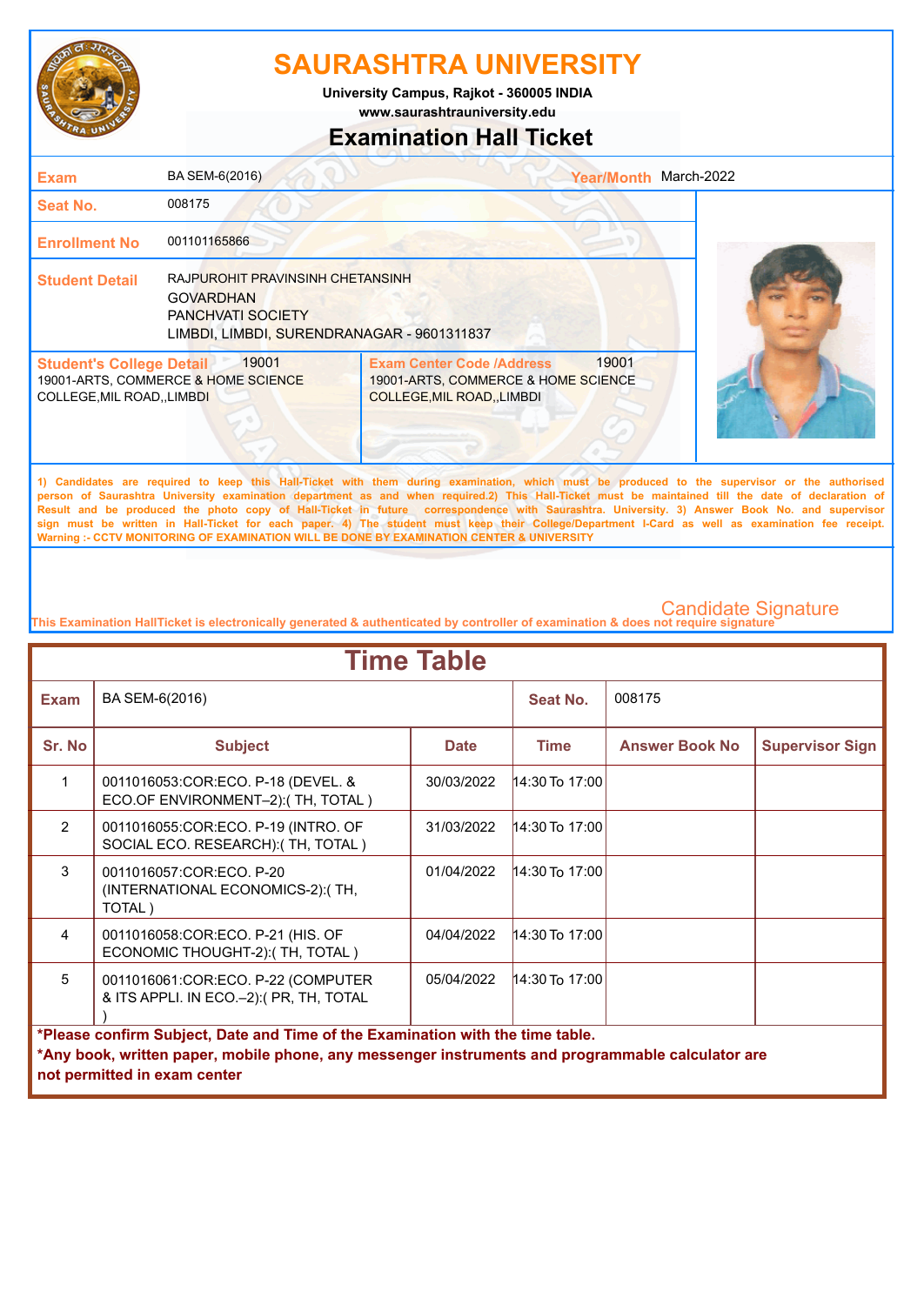

**www.saurashtrauniversity.edu University Campus, Rajkot - 360005 INDIA**

## **Examination Hall Ticket**

| <b>Exam</b>                                                         | BA SEM-6(2016)                                                                        |                                                                                                                                                                                                                                                                                                    | <b>Year/Month</b> | March-2022 |
|---------------------------------------------------------------------|---------------------------------------------------------------------------------------|----------------------------------------------------------------------------------------------------------------------------------------------------------------------------------------------------------------------------------------------------------------------------------------------------|-------------------|------------|
| <b>Seat No.</b>                                                     | 008176                                                                                |                                                                                                                                                                                                                                                                                                    |                   |            |
| <b>Enrollment No</b>                                                | 001101165977                                                                          |                                                                                                                                                                                                                                                                                                    |                   |            |
| <b>Student Detail</b>                                               | PARMAR DHARMRAJSINH BALVANTSINH<br>VILL : PANSINA, LIMBDI, SURENDRANAGAR - 9558457857 |                                                                                                                                                                                                                                                                                                    |                   |            |
| <b>Student's College Detail</b><br><b>COLLEGE, MIL ROAD, LIMBDI</b> | 19001<br>19001-ARTS, COMMERCE & HOME SCIENCE                                          | <b>Exam Center Code /Address</b><br>19001-ARTS, COMMERCE & HOME SCIENCE<br><b>COLLEGE, MIL ROAD, LIMBDI</b>                                                                                                                                                                                        | 19001             |            |
|                                                                     |                                                                                       | 1) Candidates are required to keep this Hall-Ticket with them during examination, which must be produced to the supervisor or the authorised<br>person of Saurashtra University examination department as and when required.2) This Hall-Ticket must be maintained till the date of declaration of |                   |            |

**Result and be produced the photo copy of Hall-Ticket in future correspondence with Saurashtra. University. 3) Answer Book No. and supervisor sign must be written in Hall-Ticket for each paper. 4) The student must keep their College/Department I-Card as well as examination fee receipt. Warning :- CCTV MONITORING OF EXAMINATION WILL BE DONE BY EXAMINATION CENTER & UNIVERSITY**

| <b>Time Table</b>                                                                                 |                                                                           |             |                  |                       |                        |  |  |
|---------------------------------------------------------------------------------------------------|---------------------------------------------------------------------------|-------------|------------------|-----------------------|------------------------|--|--|
| <b>Exam</b>                                                                                       | BA SEM-6(2016)                                                            |             | Seat No.         | 008176                |                        |  |  |
| Sr. No                                                                                            | <b>Subject</b>                                                            | <b>Date</b> | <b>Time</b>      | <b>Answer Book No</b> | <b>Supervisor Sign</b> |  |  |
|                                                                                                   | 0011016002:COR:HINDI (RASHIMIRTHI<br>EVAM VYAKARAN): (TH, TOTAL)          | 28/03/2022  | 14:30 To 17:00   |                       |                        |  |  |
| $\mathcal{P}$                                                                                     | 0011016055:COR:ECO. P-19 (INTRO. OF<br>SOCIAL ECO. RESEARCH): (TH, TOTAL) | 31/03/2022  | $14:30$ To 17:00 |                       |                        |  |  |
| 3                                                                                                 | 0011016058:COR:ECO. P-21 (HIS. OF<br>ECONOMIC THOUGHT-2): (TH, TOTAL)     | 04/04/2022  | $14:30$ To 17:00 |                       |                        |  |  |
| *Please confirm Subject, Date and Time of the Examination with the time table.                    |                                                                           |             |                  |                       |                        |  |  |
| *Any book, written paper, mobile phone, any messenger instruments and programmable calculator are |                                                                           |             |                  |                       |                        |  |  |
|                                                                                                   | not permitted in exam center                                              |             |                  |                       |                        |  |  |
|                                                                                                   |                                                                           |             |                  |                       |                        |  |  |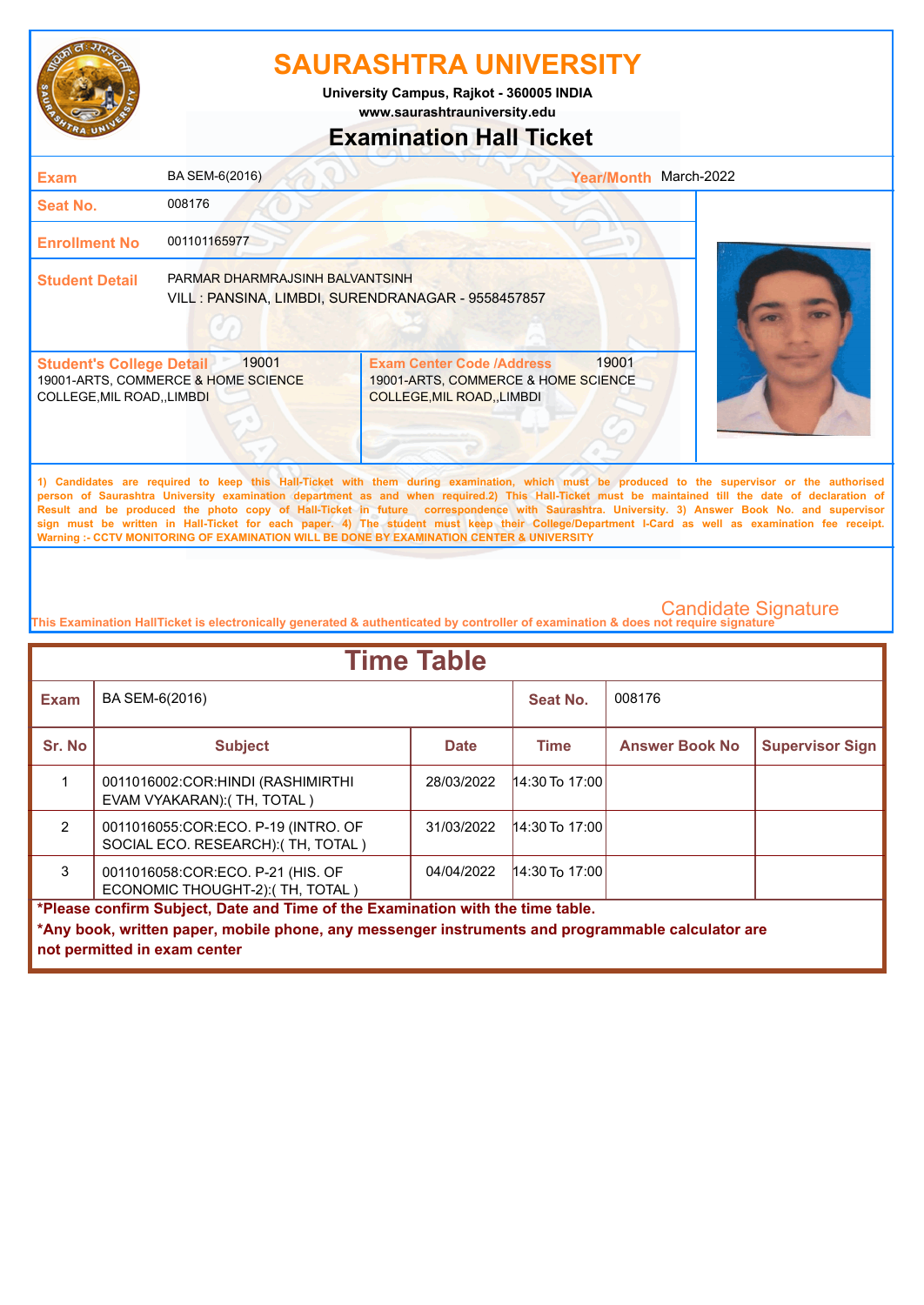

**www.saurashtrauniversity.edu University Campus, Rajkot - 360005 INDIA**

### **Examination Hall Ticket**

| <b>Exam</b>                                                          | BA SEM-6(2016)                                                                  |                                                                                                        | <b>Year/Month</b> | March-2022                                                                                                                                                                                                                                                                                                                                                                     |
|----------------------------------------------------------------------|---------------------------------------------------------------------------------|--------------------------------------------------------------------------------------------------------|-------------------|--------------------------------------------------------------------------------------------------------------------------------------------------------------------------------------------------------------------------------------------------------------------------------------------------------------------------------------------------------------------------------|
| <b>Seat No.</b>                                                      | 008177                                                                          |                                                                                                        |                   |                                                                                                                                                                                                                                                                                                                                                                                |
| <b>Enrollment No</b>                                                 | 001101184238                                                                    |                                                                                                        |                   |                                                                                                                                                                                                                                                                                                                                                                                |
| <b>Student Detail</b>                                                | SOLANKI JIGNESHBHAI KANJIBHAI<br>KHAMBHALAV, LIMBDI, SURENDRANAGAR - 7227871421 |                                                                                                        |                   |                                                                                                                                                                                                                                                                                                                                                                                |
| <b>Student's College Detail</b><br><b>COLLEGE, MIL ROAD,, LIMBDI</b> | 19001<br>19001-ARTS, COMMERCE & HOME SCIENCE                                    | <b>Exam Center Code /Address</b><br>19001-ARTS, COMMERCE & HOME SCIENCE<br>COLLEGE, MIL ROAD, , LIMBDI | 19001             |                                                                                                                                                                                                                                                                                                                                                                                |
|                                                                      |                                                                                 |                                                                                                        |                   | 1) Candidates are required to keep this Hall-Ticket with them during examination, which must be produced to the supervisor or the authorised<br>The contract of the contract of the contract of the contract of the contract of the problems of the contract of the contract of the contract of the contract of the contract of the contract of the contract of the contract o |

**person of Saurashtra University examination department as and when required.2) This Hall-Ticket must be maintained till the date of declaration of Result and be produced the photo copy of Hall-Ticket in future correspondence with Saurashtra. University. 3) Answer Book No. and supervisor sign must be written in Hall-Ticket for each paper. 4) The student must keep their College/Department I-Card as well as examination fee receipt. Warning :- CCTV MONITORING OF EXAMINATION WILL BE DONE BY EXAMINATION CENTER & UNIVERSITY**

| <b>Time Table</b> |                                                                                                                                                                                                                     |             |                  |                       |                        |  |
|-------------------|---------------------------------------------------------------------------------------------------------------------------------------------------------------------------------------------------------------------|-------------|------------------|-----------------------|------------------------|--|
| <b>Exam</b>       | BA SEM-6(2016)                                                                                                                                                                                                      |             | Seat No.         | 008177                |                        |  |
| Sr. No            | <b>Subject</b>                                                                                                                                                                                                      | <b>Date</b> | Time             | <b>Answer Book No</b> | <b>Supervisor Sign</b> |  |
|                   | 0011016002:COR:HINDI (RASHIMIRTHI)<br>EVAM VYAKARAN): (TH, TOTAL)                                                                                                                                                   | 28/03/2022  | $14:30$ To 17:00 |                       |                        |  |
| $\mathcal{P}$     | 0011016020:COR:GUJ P-17 (ARVACHIN<br>GUJ.SAHITYA NO ITIHAS-2): (TH, TOTAL)                                                                                                                                          | 29/03/2022  | $14:30$ To 17:00 |                       |                        |  |
| 3                 | 0011016021:COR:GUJ P-18<br>(GUJ.BHASHANO ITIHAS ANE<br>SWARUP-2): (TH, TOTAL)                                                                                                                                       | 30/03/2022  | $14:30$ To 17:00 |                       |                        |  |
|                   | *Please confirm Subject, Date and Time of the Examination with the time table.<br>*Any book, written paper, mobile phone, any messenger instruments and programmable calculator are<br>not permitted in exam center |             |                  |                       |                        |  |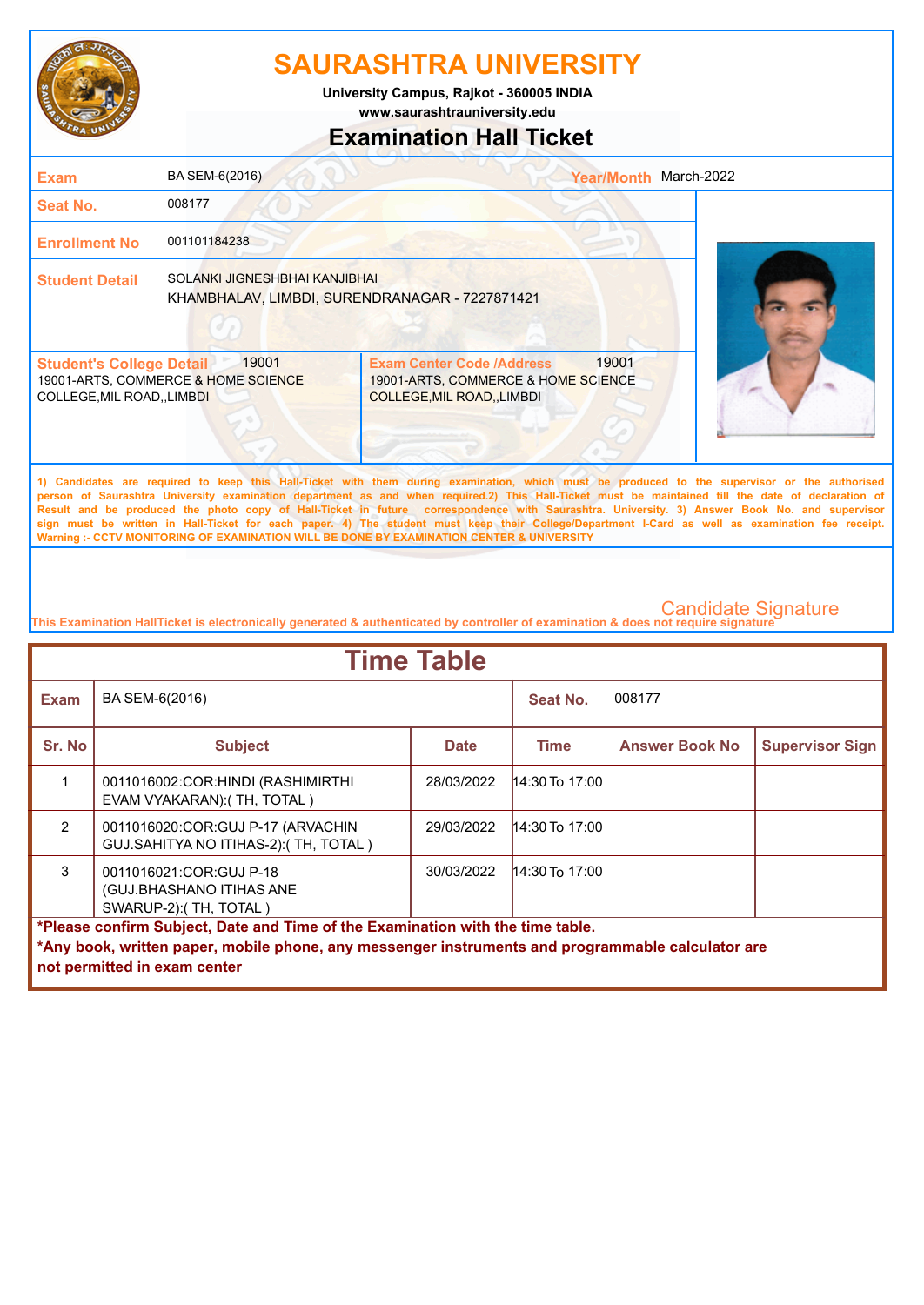

**www.saurashtrauniversity.edu University Campus, Rajkot - 360005 INDIA**

## **Examination Hall Ticket**

| <b>Exam</b>                                                    | BA SEM-6(2016)                                                                      |                                                                                                             | <b>Year/Month</b> | March-2022                                                                                                                                                                                                                                                                                         |
|----------------------------------------------------------------|-------------------------------------------------------------------------------------|-------------------------------------------------------------------------------------------------------------|-------------------|----------------------------------------------------------------------------------------------------------------------------------------------------------------------------------------------------------------------------------------------------------------------------------------------------|
| Seat No.                                                       | 008178                                                                              |                                                                                                             |                   |                                                                                                                                                                                                                                                                                                    |
| <b>Enrollment No</b>                                           | 001101165729                                                                        |                                                                                                             |                   |                                                                                                                                                                                                                                                                                                    |
| <b>Student Detail</b>                                          | <b>GAMI RAMSINGBHAI RAMNIKBHAI</b><br>CHORANIYA, LIMBDI, SURENDRANAGAR - 9537060802 |                                                                                                             |                   |                                                                                                                                                                                                                                                                                                    |
| <b>Student's College Detail</b><br>COLLEGE, MIL ROAD, , LIMBDI | 19001<br>19001-ARTS, COMMERCE & HOME SCIENCE                                        | <b>Exam Center Code /Address</b><br>19001-ARTS, COMMERCE & HOME SCIENCE<br><b>COLLEGE, MIL ROAD, LIMBDI</b> | 19001             |                                                                                                                                                                                                                                                                                                    |
|                                                                |                                                                                     |                                                                                                             |                   | 1) Candidates are required to keep this Hall-Ticket with them during examination, which must be produced to the supervisor or the authorised<br>person of Saurashtra University examination department as and when required.2) This Hall-Ticket must be maintained till the date of declaration of |

**Result and be produced the photo copy of Hall-Ticket in future correspondence with Saurashtra. University. 3) Answer Book No. and supervisor sign must be written in Hall-Ticket for each paper. 4) The student must keep their College/Department I-Card as well as examination fee receipt. Warning :- CCTV MONITORING OF EXAMINATION WILL BE DONE BY EXAMINATION CENTER & UNIVERSITY**

| <b>Time Table</b>                                                                                 |                                                                                |             |                  |                       |                        |  |
|---------------------------------------------------------------------------------------------------|--------------------------------------------------------------------------------|-------------|------------------|-----------------------|------------------------|--|
| <b>Exam</b>                                                                                       | BA SEM-6(2016)                                                                 |             | Seat No.         | 008178                |                        |  |
| Sr. No                                                                                            | <b>Subject</b>                                                                 | <b>Date</b> | <b>Time</b>      | <b>Answer Book No</b> | <b>Supervisor Sign</b> |  |
|                                                                                                   | 0011016052:COR:ECO. P-17 (MICRO<br>ECONOMICS-2): (TH, TOTAL)                   | 29/03/2022  | $14:30$ To 17:00 |                       |                        |  |
| $\mathcal{P}$                                                                                     | 0011016055:COR:ECO. P-19 (INTRO. OF<br>SOCIAL ECO. RESEARCH): (TH, TOTAL)      | 31/03/2022  | $14:30$ To 17:00 |                       |                        |  |
|                                                                                                   | *Please confirm Subject, Date and Time of the Examination with the time table. |             |                  |                       |                        |  |
| *Any book, written paper, mobile phone, any messenger instruments and programmable calculator are |                                                                                |             |                  |                       |                        |  |
|                                                                                                   | not permitted in exam center                                                   |             |                  |                       |                        |  |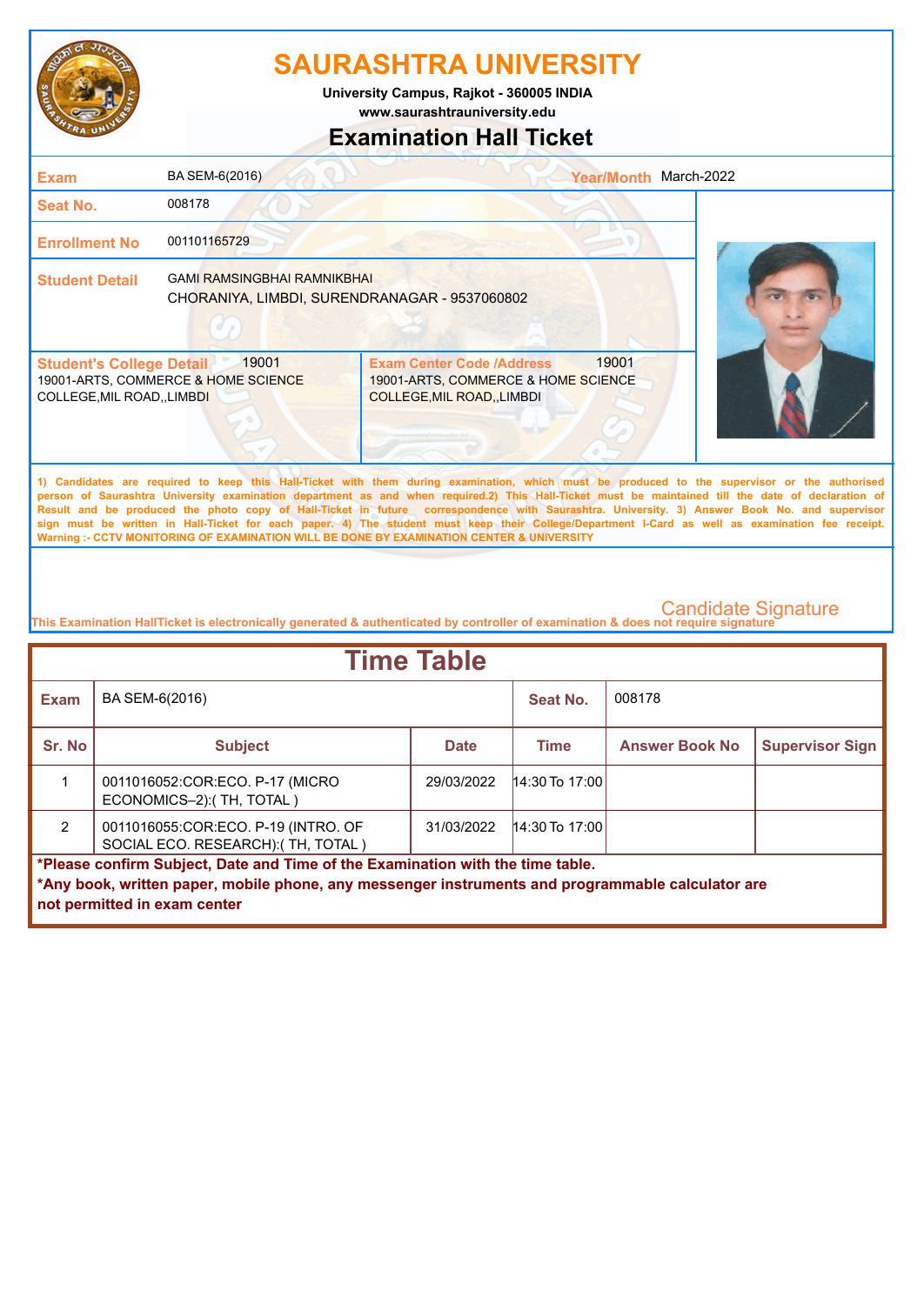

**www.saurashtrauniversity.edu University Campus, Rajkot - 360005 INDIA**

## **Examination Hall Ticket**

| Exam                                                         | BA SEM-6(2016)                               |                                                                                                      | <b>Year/Month</b> | March-2022                                                                                                                                                                                                                                                                                                                                                                                                                                         |
|--------------------------------------------------------------|----------------------------------------------|------------------------------------------------------------------------------------------------------|-------------------|----------------------------------------------------------------------------------------------------------------------------------------------------------------------------------------------------------------------------------------------------------------------------------------------------------------------------------------------------------------------------------------------------------------------------------------------------|
| Seat No.                                                     | 008179                                       |                                                                                                      |                   |                                                                                                                                                                                                                                                                                                                                                                                                                                                    |
| <b>Enrollment No</b>                                         | 001101184251                                 |                                                                                                      |                   |                                                                                                                                                                                                                                                                                                                                                                                                                                                    |
| <b>Student Detail</b>                                        | VADEKHANIYA VIJAYBHAI BHARATBHAI             | NANA TIMABALA, LIMBDI, SURENDRANAGAR - 8154000285                                                    |                   |                                                                                                                                                                                                                                                                                                                                                                                                                                                    |
| <b>Student's College Detail</b><br>COLLEGE, MIL ROAD, LIMBDI | 19001<br>19001-ARTS, COMMERCE & HOME SCIENCE | <b>Exam Center Code /Address</b><br>19001-ARTS, COMMERCE & HOME SCIENCE<br>COLLEGE, MIL ROAD, LIMBDI | 19001             |                                                                                                                                                                                                                                                                                                                                                                                                                                                    |
|                                                              |                                              |                                                                                                      |                   | 1) Candidates are required to keep this Hall-Ticket with them during examination, which must be produced to the supervisor or the authorised<br>person of Saurashtra University examination department as and when required.2) This Hall-Ticket must be maintained till the date of declaration of<br>Result and be produced the photo copy of Hall-Ticket in future correspondence with Saurashtra. University. 3) Answer Book No. and supervisor |

**Result and be produced the photo copy of Hall-Ticket in future correspondence with Saurashtra. University. 3) Answer Book No. and supervisor sign must be written in Hall-Ticket for each paper. 4) The student must keep their College/Department I-Card as well as examination fee receipt. Warning :- CCTV MONITORING OF EXAMINATION WILL BE DONE BY EXAMINATION CENTER & UNIVERSITY**

| <b>Time Table</b>                                                                                 |                                                                            |             |                  |                       |                        |
|---------------------------------------------------------------------------------------------------|----------------------------------------------------------------------------|-------------|------------------|-----------------------|------------------------|
| Exam                                                                                              | BA SEM-6(2016)                                                             |             | Seat No.         | 008179                |                        |
| Sr. No                                                                                            | <b>Subject</b>                                                             | <b>Date</b> | <b>Time</b>      | <b>Answer Book No</b> | <b>Supervisor Sign</b> |
|                                                                                                   | 0011016052:COR:ECO. P-17 (MICRO<br>ECONOMICS-2):(TH, TOTAL)                | 29/03/2022  | $14:30$ To 17:00 |                       |                        |
| $\mathcal{P}$                                                                                     | 0011016053: COR: ECO. P-18 (DEVEL. &<br>ECO.OF ENVIRONMENT-2): (TH, TOTAL) | 30/03/2022  | $14:30$ To 17:00 |                       |                        |
| *Please confirm Subject, Date and Time of the Examination with the time table.                    |                                                                            |             |                  |                       |                        |
| *Any book, written paper, mobile phone, any messenger instruments and programmable calculator are |                                                                            |             |                  |                       |                        |
|                                                                                                   | not permitted in exam center                                               |             |                  |                       |                        |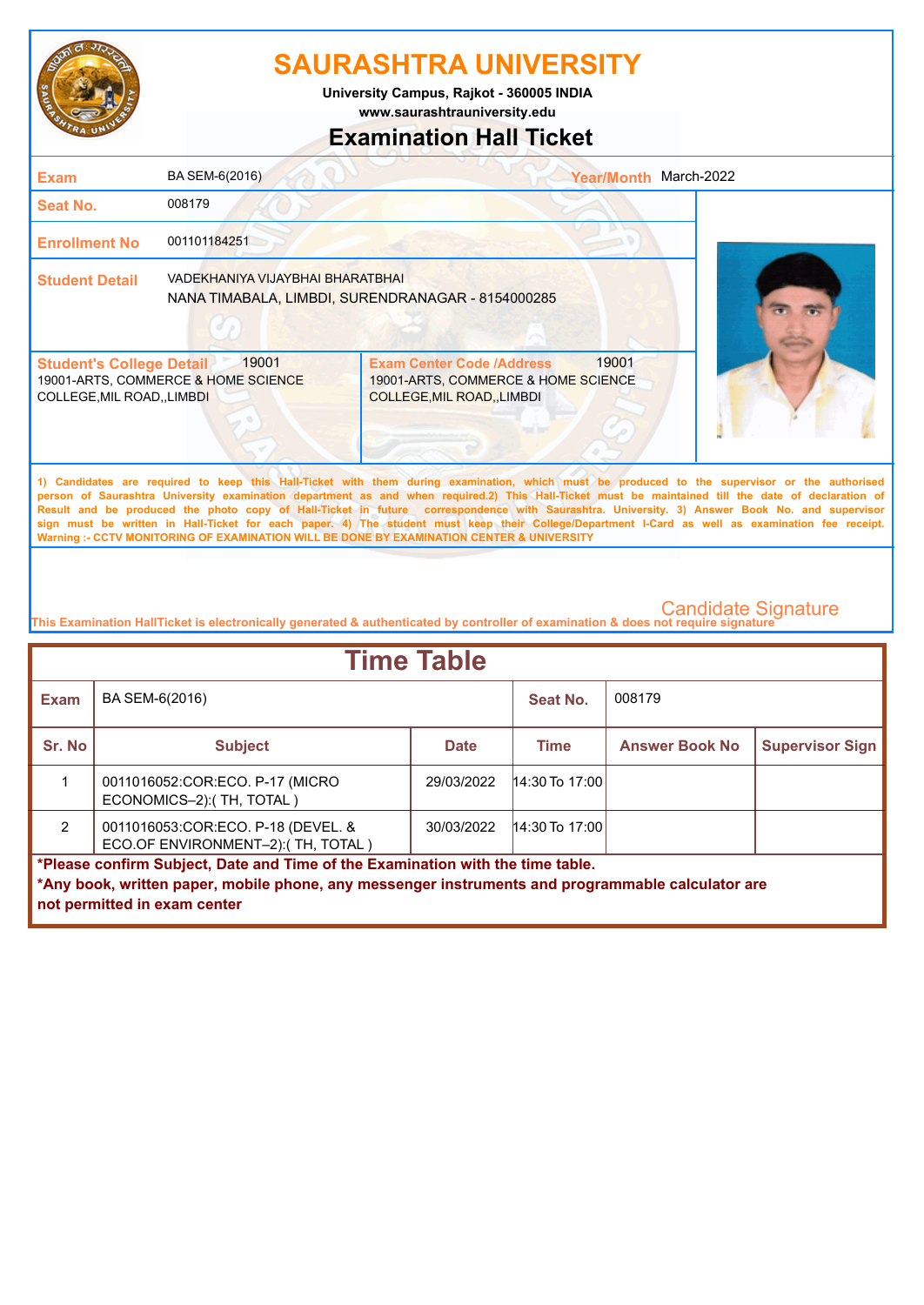

**www.saurashtrauniversity.edu University Campus, Rajkot - 360005 INDIA**

## **Examination Hall Ticket**

| <b>Exam</b>                                                    | BA SEM-6(2016)                                                                                                           |                                                                                                      | Year/Month March-2022                                                                                                                                                                                                                                                                                                                                                                                                                              |
|----------------------------------------------------------------|--------------------------------------------------------------------------------------------------------------------------|------------------------------------------------------------------------------------------------------|----------------------------------------------------------------------------------------------------------------------------------------------------------------------------------------------------------------------------------------------------------------------------------------------------------------------------------------------------------------------------------------------------------------------------------------------------|
| Seat No.                                                       | 008180                                                                                                                   |                                                                                                      |                                                                                                                                                                                                                                                                                                                                                                                                                                                    |
| <b>Enrollment No</b>                                           | 001101184209                                                                                                             |                                                                                                      |                                                                                                                                                                                                                                                                                                                                                                                                                                                    |
| <b>Student Detail</b>                                          | PARMAR VISHAL DINESHBHAI<br><b>MOTOVAS</b><br><b>BEHIND POLICE STATION</b><br>LIMBDI, LIMBDI, SURENDRANAGAR - 7202893204 |                                                                                                      |                                                                                                                                                                                                                                                                                                                                                                                                                                                    |
| <b>Student's College Detail</b><br>COLLEGE, MIL ROAD, , LIMBDI | 19001<br>19001-ARTS, COMMERCE & HOME SCIENCE                                                                             | <b>Exam Center Code /Address</b><br>19001-ARTS, COMMERCE & HOME SCIENCE<br>COLLEGE, MIL ROAD, LIMBDI | 19001                                                                                                                                                                                                                                                                                                                                                                                                                                              |
|                                                                |                                                                                                                          |                                                                                                      | 1) Candidates are required to keep this Hall-Ticket with them during examination, which must be produced to the supervisor or the authorised<br>person of Saurashtra University examination department as and when required.2) This Hall-Ticket must be maintained till the date of declaration of<br>Result and be produced the photo copy of Hall-Ticket in future correspondence with Saurashtra. University. 3) Answer Book No. and supervisor |

**sign must be written in Hall-Ticket for each paper. 4) The student must keep their College/Department I-Card as well as examination fee receipt. Warning :- CCTV MONITORING OF EXAMINATION WILL BE DONE BY EXAMINATION CENTER & UNIVERSITY**

| <b>Time Table</b>                                                                                 |                                                                                |             |                  |                       |                        |  |
|---------------------------------------------------------------------------------------------------|--------------------------------------------------------------------------------|-------------|------------------|-----------------------|------------------------|--|
| <b>Exam</b>                                                                                       | BA SEM-6(2016)                                                                 |             | Seat No.         | 008180                |                        |  |
| Sr. No                                                                                            | <b>Subject</b>                                                                 | <b>Date</b> | <b>Time</b>      | <b>Answer Book No</b> | <b>Supervisor Sign</b> |  |
|                                                                                                   | 0011016002:COR: HINDI (RASHIMIRTHI<br>EVAM VYAKARAN): (TH, TOTAL)              | 28/03/2022  | $14:30$ To 17:00 |                       |                        |  |
| $\mathcal{P}$                                                                                     | 0011016058:COR:ECO. P-21 (HIS. OF<br>ECONOMIC THOUGHT-2): (TH, TOTAL)          | 04/04/2022  | $14:30$ To 17:00 |                       |                        |  |
|                                                                                                   | *Please confirm Subject, Date and Time of the Examination with the time table. |             |                  |                       |                        |  |
| *Any book, written paper, mobile phone, any messenger instruments and programmable calculator are |                                                                                |             |                  |                       |                        |  |
|                                                                                                   | not permitted in exam center                                                   |             |                  |                       |                        |  |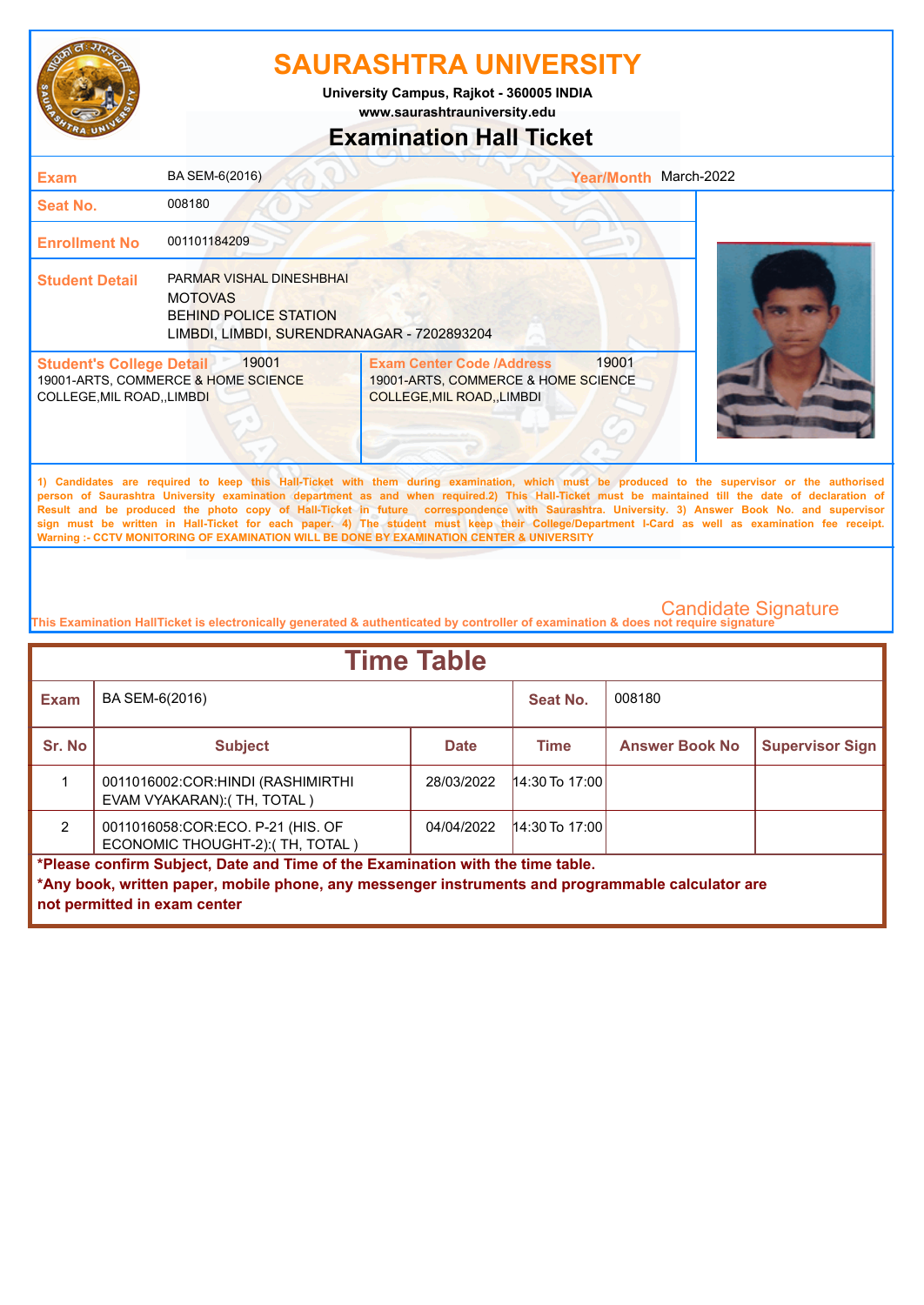

**www.saurashtrauniversity.edu University Campus, Rajkot - 360005 INDIA**

## **Examination Hall Ticket**

| <b>Exam</b>                                                    | BA SEM-6(2016)                                                           | <b>Year/Month</b>                                                                                               | March-2022                                                                                                                                                                                                                                                                                                                                                                                                                                                                                                                                                                                             |
|----------------------------------------------------------------|--------------------------------------------------------------------------|-----------------------------------------------------------------------------------------------------------------|--------------------------------------------------------------------------------------------------------------------------------------------------------------------------------------------------------------------------------------------------------------------------------------------------------------------------------------------------------------------------------------------------------------------------------------------------------------------------------------------------------------------------------------------------------------------------------------------------------|
| <b>Seat No.</b>                                                | 008181                                                                   |                                                                                                                 |                                                                                                                                                                                                                                                                                                                                                                                                                                                                                                                                                                                                        |
| <b>Enrollment No</b>                                           | 001101184275                                                             |                                                                                                                 |                                                                                                                                                                                                                                                                                                                                                                                                                                                                                                                                                                                                        |
| <b>Student Detail</b>                                          | ZALA YASHPALSINH SAHDEVSINH<br>RASKA, LIMBDI, SURENDRANAGAR - 7201810080 |                                                                                                                 |                                                                                                                                                                                                                                                                                                                                                                                                                                                                                                                                                                                                        |
| <b>Student's College Detail</b><br>COLLEGE, MIL ROAD, , LIMBDI | 19001<br>19001-ARTS, COMMERCE & HOME SCIENCE                             | 19001<br><b>Exam Center Code /Address</b><br>19001-ARTS, COMMERCE & HOME SCIENCE<br>COLLEGE, MIL ROAD, , LIMBDI |                                                                                                                                                                                                                                                                                                                                                                                                                                                                                                                                                                                                        |
|                                                                |                                                                          | Warning :- CCTV MONITORING OF EXAMINATION WILL BE DONE BY EXAMINATION CENTER & UNIVERSITY                       | 1) Candidates are required to keep this Hall-Ticket with them during examination, which must be produced to the supervisor or the authorised<br>person of Saurashtra University examination department as and when required.2) This Hall-Ticket must be maintained till the date of declaration of<br>Result and be produced the photo copy of Hall-Ticket in future correspondence with Saurashtra. University. 3) Answer Book No. and supervisor<br>sign must be written in Hall-Ticket for each paper. 4) The student must keep their College/Department I-Card as well as examination fee receipt. |

| <b>Time Table</b>                                                                                 |                                                                                |             |                  |                       |                        |  |
|---------------------------------------------------------------------------------------------------|--------------------------------------------------------------------------------|-------------|------------------|-----------------------|------------------------|--|
| <b>Exam</b>                                                                                       | BA SEM-6(2016)                                                                 |             | Seat No.         | 008181                |                        |  |
| Sr. No                                                                                            | <b>Subject</b>                                                                 | <b>Date</b> | <b>Time</b>      | <b>Answer Book No</b> | <b>Supervisor Sign</b> |  |
|                                                                                                   | 0011016002:COR: HINDI (RASHIMIRTHI)<br>EVAM VYAKARAN): (TH, TOTAL)             | 28/03/2022  | $14:30$ To 17:00 |                       |                        |  |
| $\mathcal{P}$                                                                                     | 0011016055:COR:ECO. P-19 (INTRO. OF<br>SOCIAL ECO. RESEARCH):(TH, TOTAL)       | 31/03/2022  | $14:30$ To 17:00 |                       |                        |  |
|                                                                                                   | *Please confirm Subject, Date and Time of the Examination with the time table. |             |                  |                       |                        |  |
| *Any book, written paper, mobile phone, any messenger instruments and programmable calculator are |                                                                                |             |                  |                       |                        |  |
|                                                                                                   | not permitted in exam center                                                   |             |                  |                       |                        |  |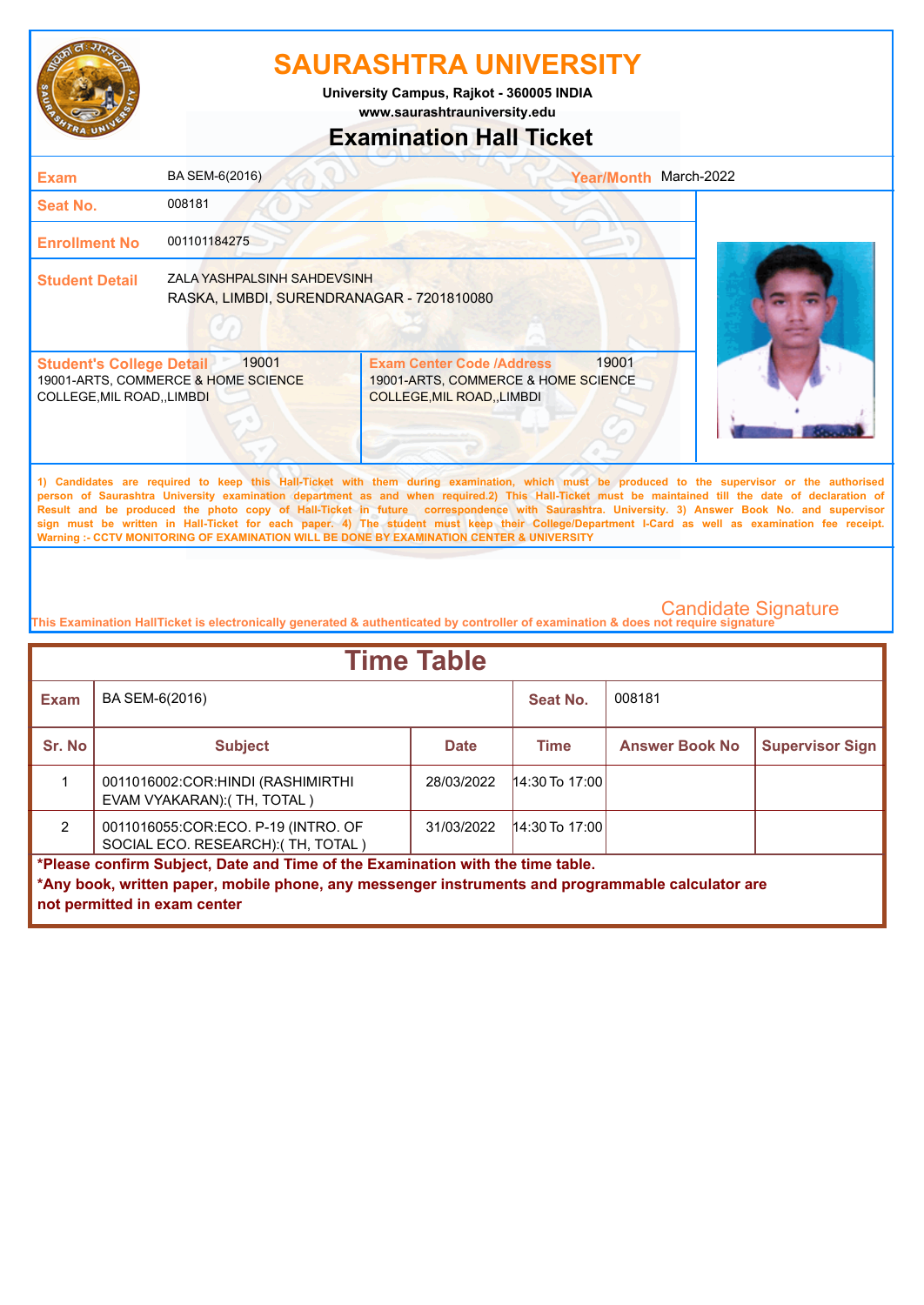

**University Campus, Rajkot - 360005 INDIA**

**www.saurashtrauniversity.edu**

### **Examination Hall Ticket**

| <b>Exam</b>                                                         | BA SEM-6(2016)                                                                       |                                                                                                                                                                                                                                                                                                    | Year/Month March-2022 |  |
|---------------------------------------------------------------------|--------------------------------------------------------------------------------------|----------------------------------------------------------------------------------------------------------------------------------------------------------------------------------------------------------------------------------------------------------------------------------------------------|-----------------------|--|
| Seat No.                                                            | 008182                                                                               |                                                                                                                                                                                                                                                                                                    |                       |  |
| <b>Enrollment No</b>                                                | 0011011711093                                                                        |                                                                                                                                                                                                                                                                                                    |                       |  |
| <b>Student Detail</b>                                               | <b>GOHIL RAKESHBHAI RANCHHODBHAI</b><br>KATARIYA, LIMBDI, SURENDRANAGAR - 9824849728 |                                                                                                                                                                                                                                                                                                    |                       |  |
| <b>Student's College Detail</b><br><b>COLLEGE, MIL ROAD, LIMBDI</b> | 19001<br>19001-ARTS, COMMERCE & HOME SCIENCE                                         | <b>Exam Center Code /Address</b><br>19001-ARTS, COMMERCE & HOME SCIENCE<br>COLLEGE, MIL ROAD, LIMBDI                                                                                                                                                                                               | 19001                 |  |
|                                                                     |                                                                                      | 1) Candidates are required to keep this Hall-Ticket with them during examination, which must be produced to the supervisor or the authorised<br>person of Saurashtra University examination department as and when required.2) This Hall-Ticket must be maintained till the date of declaration of |                       |  |

**Result and be produced the photo copy of Hall-Ticket in future correspondence with Saurashtra. University. 3) Answer Book No. and supervisor sign must be written in Hall-Ticket for each paper. 4) The student must keep their College/Department I-Card as well as examination fee receipt. Warning :- CCTV MONITORING OF EXAMINATION WILL BE DONE BY EXAMINATION CENTER & UNIVERSITY**

| <b>Time Table</b>                                                                                 |                                                                            |             |                  |                       |                        |  |
|---------------------------------------------------------------------------------------------------|----------------------------------------------------------------------------|-------------|------------------|-----------------------|------------------------|--|
| <b>Exam</b>                                                                                       | BA SEM-6(2016)                                                             |             | Seat No.         | 008182                |                        |  |
| Sr. No                                                                                            | <b>Subject</b>                                                             | <b>Date</b> | <b>Time</b>      | <b>Answer Book No</b> | <b>Supervisor Sign</b> |  |
|                                                                                                   | 0011016002:COR: HINDI (RASHIMIRTHI)<br>EVAM VYAKARAN): (TH, TOTAL)         | 28/03/2022  | $14:30$ To 17:00 |                       |                        |  |
| $\mathcal{P}$                                                                                     | 0011016020:COR:GUJ P-17 (ARVACHIN<br>GUJ.SAHITYA NO ITIHAS-2): (TH, TOTAL) | 29/03/2022  | $14:30$ To 17:00 |                       |                        |  |
| *Please confirm Subject, Date and Time of the Examination with the time table.                    |                                                                            |             |                  |                       |                        |  |
| *Any book, written paper, mobile phone, any messenger instruments and programmable calculator are |                                                                            |             |                  |                       |                        |  |
|                                                                                                   | not permitted in exam center                                               |             |                  |                       |                        |  |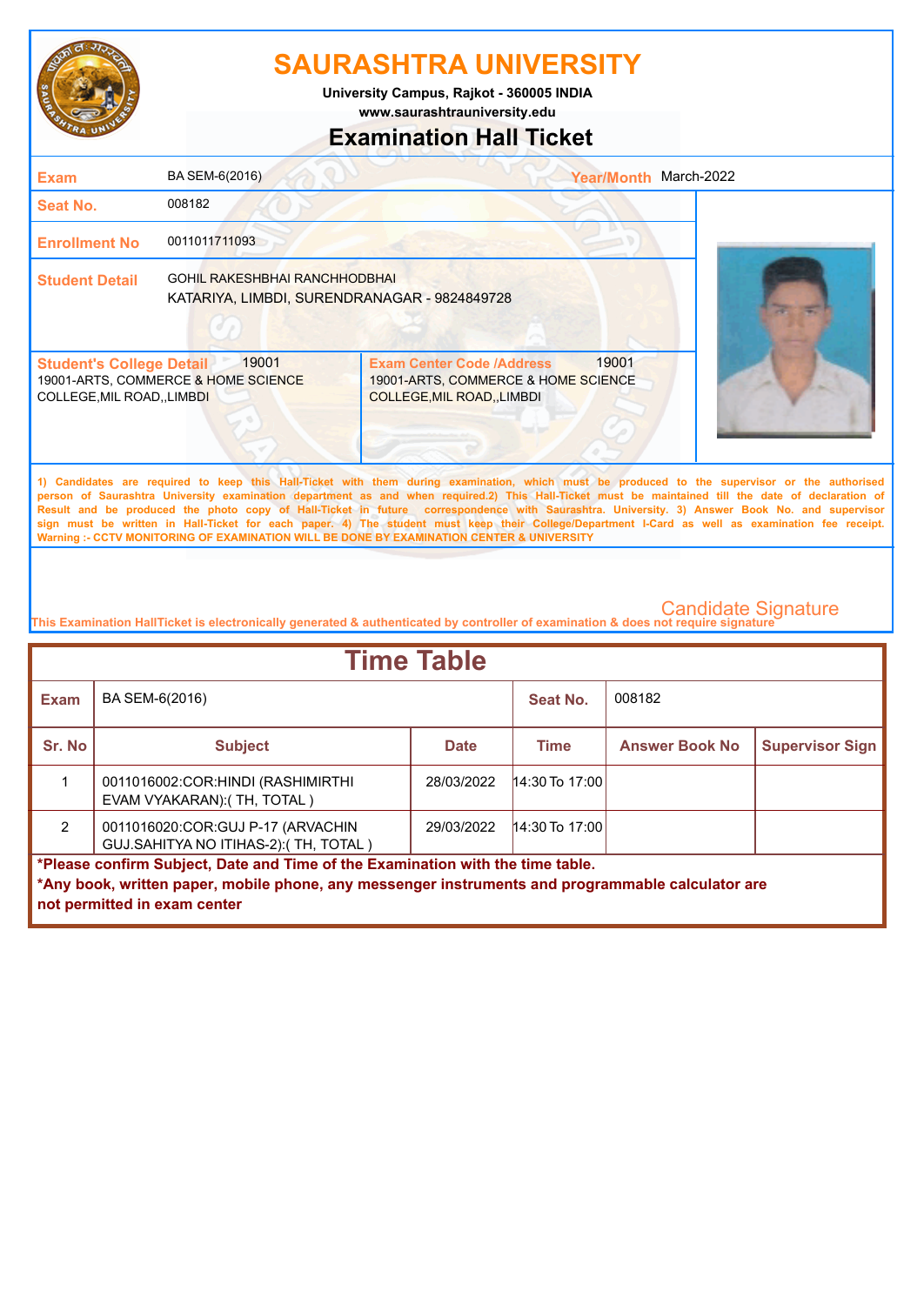

**www.saurashtrauniversity.edu University Campus, Rajkot - 360005 INDIA**

## **Examination Hall Ticket**

| <b>Exam</b>                                                         | BA SEM-6(2016)                                                             |                                                                                                                                                                                                                                                                                                                                                                                                                                                                                                                                                                                                        | March-2022<br><b>Year/Month</b> |  |
|---------------------------------------------------------------------|----------------------------------------------------------------------------|--------------------------------------------------------------------------------------------------------------------------------------------------------------------------------------------------------------------------------------------------------------------------------------------------------------------------------------------------------------------------------------------------------------------------------------------------------------------------------------------------------------------------------------------------------------------------------------------------------|---------------------------------|--|
| Seat No.                                                            | 008183                                                                     |                                                                                                                                                                                                                                                                                                                                                                                                                                                                                                                                                                                                        |                                 |  |
| <b>Enrollment No</b>                                                | 001101165931                                                               |                                                                                                                                                                                                                                                                                                                                                                                                                                                                                                                                                                                                        |                                 |  |
| <b>Student Detail</b>                                               | UGHAREJA VIPULBHAI HAKESHBHAI<br>UTADI, LIMBDI, SURENDRANAGAR - 7359074184 |                                                                                                                                                                                                                                                                                                                                                                                                                                                                                                                                                                                                        |                                 |  |
| <b>Student's College Detail</b><br><b>COLLEGE, MIL ROAD, LIMBDI</b> | 19001<br>19001-ARTS, COMMERCE & HOME SCIENCE                               | <b>Exam Center Code /Address</b><br>19001-ARTS, COMMERCE & HOME SCIENCE<br><b>COLLEGE, MIL ROAD, LIMBDI</b>                                                                                                                                                                                                                                                                                                                                                                                                                                                                                            | 19001                           |  |
|                                                                     |                                                                            | 1) Candidates are required to keep this Hall-Ticket with them during examination, which must be produced to the supervisor or the authorised<br>person of Saurashtra University examination department as and when required.2) This Hall-Ticket must be maintained till the date of declaration of<br>Result and be produced the photo copy of Hall-Ticket in future correspondence with Saurashtra. University. 3) Answer Book No. and supervisor<br>sign must be written in Hall-Ticket for each paper. 4) The student must keep their College/Department I-Card as well as examination fee receipt. |                                 |  |

**This Examination HallTicket is electronically generated & authenticated by controller of examination & does not require signature** 

**Warning :- CCTV MONITORING OF EXAMINATION WILL BE DONE BY EXAMINATION CENTER & UNIVERSITY**

| <b>Time Table</b> |                                                                                                                                                                                                                     |             |                  |                       |                        |  |  |
|-------------------|---------------------------------------------------------------------------------------------------------------------------------------------------------------------------------------------------------------------|-------------|------------------|-----------------------|------------------------|--|--|
| <b>Exam</b>       | BA SEM-6(2016)                                                                                                                                                                                                      |             | Seat No.         | 008183                |                        |  |  |
| Sr. No            | <b>Subject</b>                                                                                                                                                                                                      | <b>Date</b> | <b>Time</b>      | <b>Answer Book No</b> | <b>Supervisor Sign</b> |  |  |
|                   | 0011016058:COR:ECO. P-21 (HIS. OF<br>ECONOMIC THOUGHT-2): (TH, TOTAL)                                                                                                                                               | 04/04/2022  | $14:30$ To 17:00 |                       |                        |  |  |
|                   | *Please confirm Subject, Date and Time of the Examination with the time table.<br>*Any book, written paper, mobile phone, any messenger instruments and programmable calculator are<br>not permitted in exam center |             |                  |                       |                        |  |  |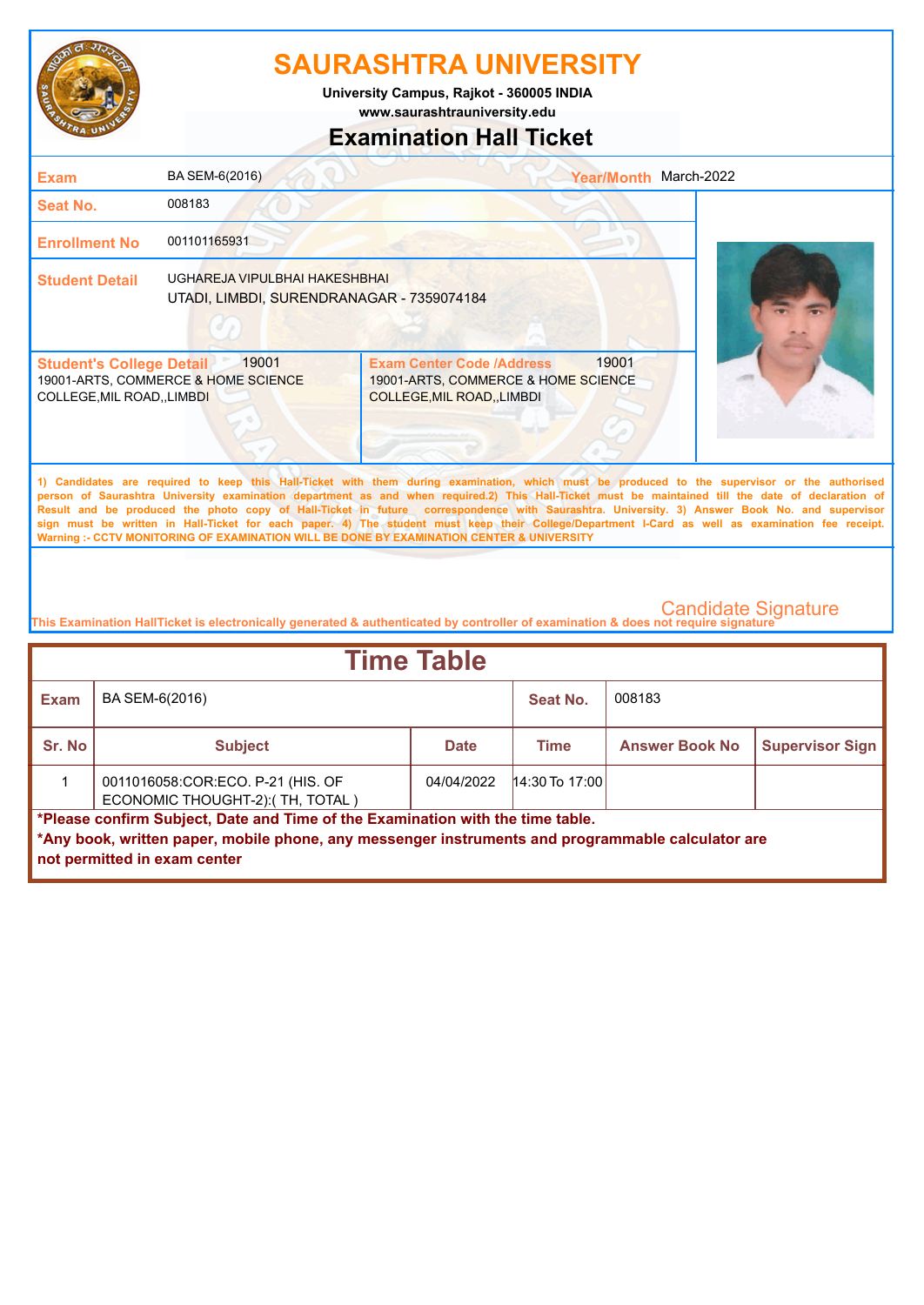

**www.saurashtrauniversity.edu University Campus, Rajkot - 360005 INDIA**

## **Examination Hall Ticket**

| <b>Exam</b>                                                   | BA SEM-6(2016)                                                                                                             | Year/Month March-2022                                                                                                                                                                                                                                                                                                                                                                                                                                                                                                                                                                                                                                                                               |  |
|---------------------------------------------------------------|----------------------------------------------------------------------------------------------------------------------------|-----------------------------------------------------------------------------------------------------------------------------------------------------------------------------------------------------------------------------------------------------------------------------------------------------------------------------------------------------------------------------------------------------------------------------------------------------------------------------------------------------------------------------------------------------------------------------------------------------------------------------------------------------------------------------------------------------|--|
| <b>Seat No.</b>                                               | 008184                                                                                                                     |                                                                                                                                                                                                                                                                                                                                                                                                                                                                                                                                                                                                                                                                                                     |  |
| <b>Enrollment No</b>                                          | 001101184137                                                                                                               |                                                                                                                                                                                                                                                                                                                                                                                                                                                                                                                                                                                                                                                                                                     |  |
| <b>Student Detail</b>                                         | BHADANIYA DAXA HAMIRBHAI<br>SARVODAYA SOCIETY<br><b>NEAR RAILWAY STATION</b><br>LIMBDI, LIMBDI, SURENDRANAGAR - 9737029792 |                                                                                                                                                                                                                                                                                                                                                                                                                                                                                                                                                                                                                                                                                                     |  |
| <b>Student's College Detail</b><br>COLLEGE, MIL ROAD,, LIMBDI | 19001<br>19001-ARTS, COMMERCE & HOME SCIENCE                                                                               | 19001<br><b>Exam Center Code /Address</b><br>19001-ARTS, COMMERCE & HOME SCIENCE<br>COLLEGE, MIL ROAD, , LIMBDI                                                                                                                                                                                                                                                                                                                                                                                                                                                                                                                                                                                     |  |
|                                                               |                                                                                                                            | 1) Candidates are required to keep this Hall-Ticket with them during examination, which must be produced to the supervisor or the authorised<br>person of Saurashtra University examination department as and when required.2) This Hall-Ticket must be maintained till the date of declaration of<br>Result and be produced the photo copy of Hall-Ticket in future correspondence with Saurashtra. University. 3) Answer Book No. and supervisor<br>sign must be written in Hall-Ticket for each paper. 4) The student must keep their College/Department I-Card as well as examination fee receipt.<br>Warning :- CCTV MONITORING OF EXAMINATION WILL BE DONE BY EXAMINATION CENTER & UNIVERSITY |  |

| <b>Time Table</b> |                                                                                                                                                                                                                     |             |                  |                       |                        |  |  |
|-------------------|---------------------------------------------------------------------------------------------------------------------------------------------------------------------------------------------------------------------|-------------|------------------|-----------------------|------------------------|--|--|
| Exam              | BA SEM-6(2016)                                                                                                                                                                                                      |             | Seat No.         | 008184                |                        |  |  |
| Sr. No            | <b>Subject</b>                                                                                                                                                                                                      | <b>Date</b> | Time             | <b>Answer Book No</b> | <b>Supervisor Sign</b> |  |  |
|                   | 0011016052:COR:ECO. P-17 (MICRO<br>ECONOMICS-2): (TH, TOTAL)                                                                                                                                                        | 29/03/2022  | $14:30$ To 17:00 |                       |                        |  |  |
|                   | *Please confirm Subject, Date and Time of the Examination with the time table.<br>*Any book, written paper, mobile phone, any messenger instruments and programmable calculator are<br>not permitted in exam center |             |                  |                       |                        |  |  |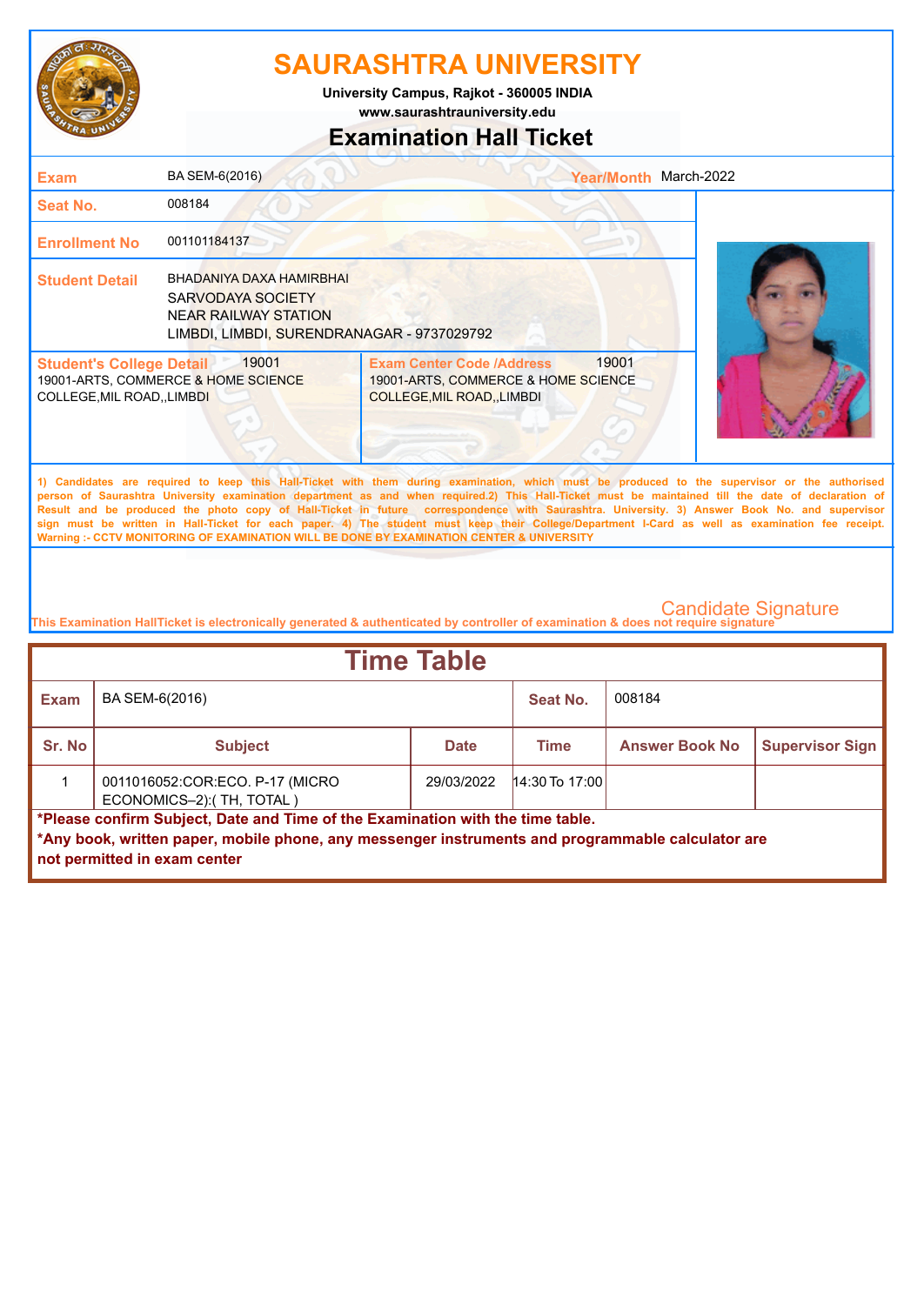

**www.saurashtrauniversity.edu University Campus, Rajkot - 360005 INDIA**

## **Examination Hall Ticket**

| <b>Exam</b>                                                    | BA SEM-6(2016)                                                             |                                                                                                                                                                                                                                                                                                                                                                                                                                                                                                                                                                                                        | Year/Month March-2022 |  |
|----------------------------------------------------------------|----------------------------------------------------------------------------|--------------------------------------------------------------------------------------------------------------------------------------------------------------------------------------------------------------------------------------------------------------------------------------------------------------------------------------------------------------------------------------------------------------------------------------------------------------------------------------------------------------------------------------------------------------------------------------------------------|-----------------------|--|
| <b>Seat No.</b>                                                | 008185                                                                     |                                                                                                                                                                                                                                                                                                                                                                                                                                                                                                                                                                                                        |                       |  |
| <b>Enrollment No</b>                                           | 001101184179                                                               |                                                                                                                                                                                                                                                                                                                                                                                                                                                                                                                                                                                                        |                       |  |
| <b>Student Detail</b>                                          | MAKWANA GOPALBHAI HARJIBHAI<br>DEVPARA, LIMBDI, SURENDRANAGAR - 9601548418 |                                                                                                                                                                                                                                                                                                                                                                                                                                                                                                                                                                                                        |                       |  |
| <b>Student's College Detail</b><br>COLLEGE, MIL ROAD, , LIMBDI | 19001<br>19001-ARTS, COMMERCE & HOME SCIENCE                               | 19001<br><b>Exam Center Code /Address</b><br>19001-ARTS, COMMERCE & HOME SCIENCE<br>COLLEGE, MIL ROAD, , LIMBDI                                                                                                                                                                                                                                                                                                                                                                                                                                                                                        |                       |  |
|                                                                |                                                                            | 1) Candidates are required to keep this Hall-Ticket with them during examination, which must be produced to the supervisor or the authorised<br>person of Saurashtra University examination department as and when required.2) This Hall-Ticket must be maintained till the date of declaration of<br>Result and be produced the photo copy of Hall-Ticket in future correspondence with Saurashtra. University. 3) Answer Book No. and supervisor<br>sign must be written in Hall-Ticket for each paper. 4) The student must keep their College/Department I-Card as well as examination fee receipt. |                       |  |

**This Examination HallTicket is electronically generated & authenticated by controller of examination & does not require signature** 

**Warning :- CCTV MONITORING OF EXAMINATION WILL BE DONE BY EXAMINATION CENTER & UNIVERSITY**

| <b>Time Table</b> |                                                                                                                                                                                                                     |             |                  |                       |                        |  |  |
|-------------------|---------------------------------------------------------------------------------------------------------------------------------------------------------------------------------------------------------------------|-------------|------------------|-----------------------|------------------------|--|--|
| <b>Exam</b>       | BA SEM-6(2016)                                                                                                                                                                                                      |             | Seat No.         | 008185                |                        |  |  |
| Sr. No            | <b>Subject</b>                                                                                                                                                                                                      | <b>Date</b> | <b>Time</b>      | <b>Answer Book No</b> | <b>Supervisor Sign</b> |  |  |
|                   | 0011016052:COR:ECO. P-17 (MICRO<br>ECONOMICS-2):(TH, TOTAL)                                                                                                                                                         | 29/03/2022  | $14:30$ To 17:00 |                       |                        |  |  |
|                   | *Please confirm Subject, Date and Time of the Examination with the time table.<br>*Any book, written paper, mobile phone, any messenger instruments and programmable calculator are<br>not permitted in exam center |             |                  |                       |                        |  |  |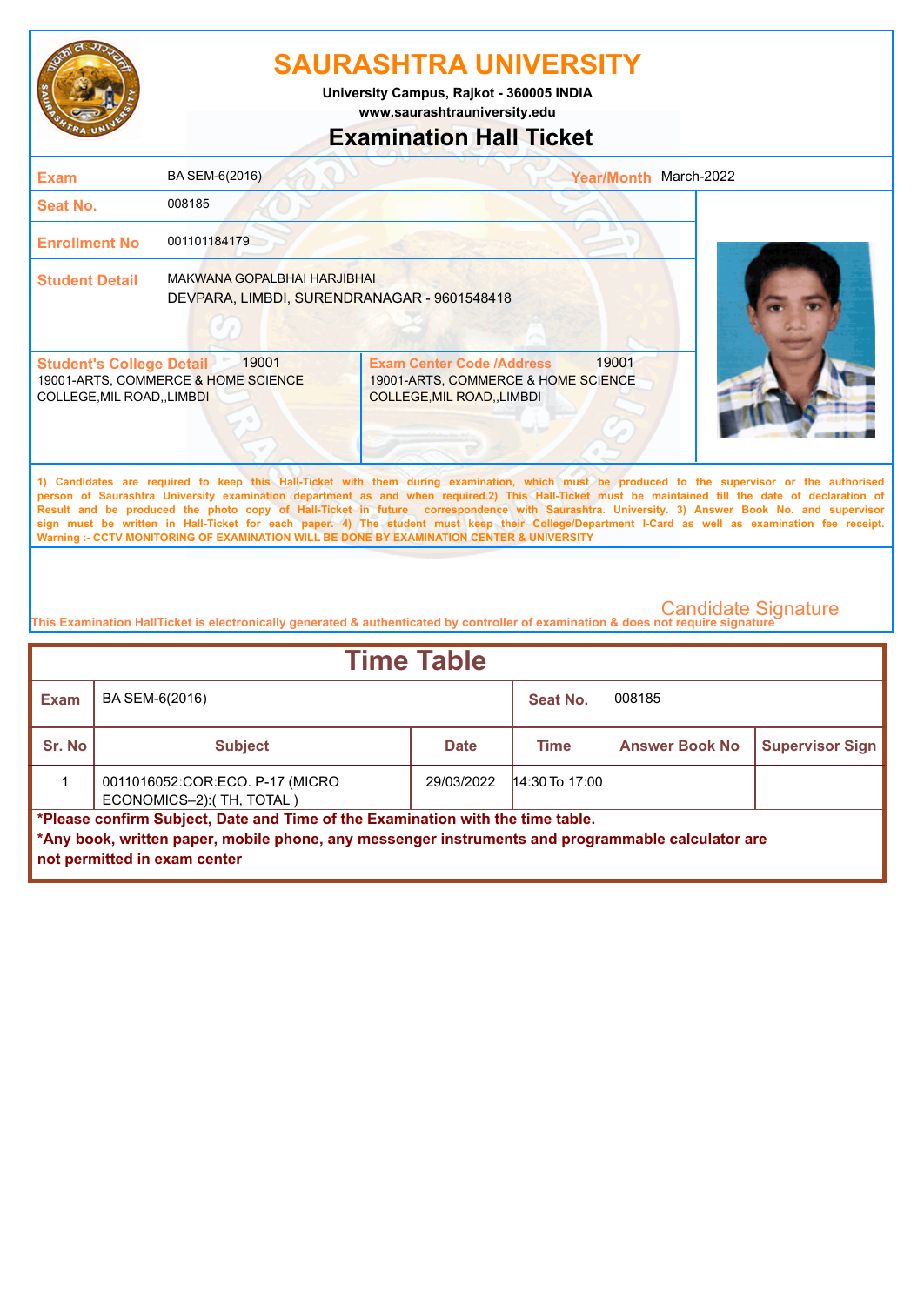

**University Campus, Rajkot - 360005 INDIA**

**www.saurashtrauniversity.edu**

### **Examination Hall Ticket**

| <b>Exam</b>                                                                                                                                                                                                                                                                                                                                                                                                                                                                                                                                                                                                                                                                                         | BA SEM-6(2016)                                                               |                                                                                                      | Year/Month March-2022 |  |  |
|-----------------------------------------------------------------------------------------------------------------------------------------------------------------------------------------------------------------------------------------------------------------------------------------------------------------------------------------------------------------------------------------------------------------------------------------------------------------------------------------------------------------------------------------------------------------------------------------------------------------------------------------------------------------------------------------------------|------------------------------------------------------------------------------|------------------------------------------------------------------------------------------------------|-----------------------|--|--|
| <b>Seat No.</b>                                                                                                                                                                                                                                                                                                                                                                                                                                                                                                                                                                                                                                                                                     | 008186                                                                       |                                                                                                      |                       |  |  |
| <b>Enrollment No</b>                                                                                                                                                                                                                                                                                                                                                                                                                                                                                                                                                                                                                                                                                | 001101165757                                                                 |                                                                                                      |                       |  |  |
| <b>Student Detail</b>                                                                                                                                                                                                                                                                                                                                                                                                                                                                                                                                                                                                                                                                               | <b>JHALA MANHARSINH LALUBHA</b><br>RASKA, LIMBDI, SURENDRANAGAR - 9979299562 |                                                                                                      |                       |  |  |
| <b>Student's College Detail</b><br>COLLEGE, MIL ROAD, , LIMBDI                                                                                                                                                                                                                                                                                                                                                                                                                                                                                                                                                                                                                                      | 19001<br>19001-ARTS, COMMERCE & HOME SCIENCE                                 | <b>Exam Center Code /Address</b><br>19001-ARTS, COMMERCE & HOME SCIENCE<br>COLLEGE, MIL ROAD, LIMBDI | 19001                 |  |  |
| 1) Candidates are required to keep this Hall-Ticket with them during examination, which must be produced to the supervisor or the authorised<br>person of Saurashtra University examination department as and when required.2) This Hall-Ticket must be maintained till the date of declaration of<br>Result and be produced the photo copy of Hall-Ticket in future correspondence with Saurashtra. University. 3) Answer Book No. and supervisor<br>sign must be written in Hall-Ticket for each paper. 4) The student must keep their College/Department I-Card as well as examination fee receipt.<br>Warning :- CCTV MONITORING OF EXAMINATION WILL BE DONE BY EXAMINATION CENTER & UNIVERSITY |                                                                              |                                                                                                      |                       |  |  |

| <b>Time Table</b>                                                                                                                                                                                                   |                                                              |             |                  |                       |                        |  |
|---------------------------------------------------------------------------------------------------------------------------------------------------------------------------------------------------------------------|--------------------------------------------------------------|-------------|------------------|-----------------------|------------------------|--|
| Exam                                                                                                                                                                                                                | BA SEM-6(2016)                                               |             | Seat No.         | 008186                |                        |  |
| Sr. No                                                                                                                                                                                                              | <b>Subject</b>                                               | <b>Date</b> | Time             | <b>Answer Book No</b> | <b>Supervisor Sign</b> |  |
|                                                                                                                                                                                                                     | 0011016052:COR:ECO. P-17 (MICRO<br>ECONOMICS-2): (TH, TOTAL) | 29/03/2022  | $14:30$ To 17:00 |                       |                        |  |
| *Please confirm Subject, Date and Time of the Examination with the time table.<br>*Any book, written paper, mobile phone, any messenger instruments and programmable calculator are<br>not permitted in exam center |                                                              |             |                  |                       |                        |  |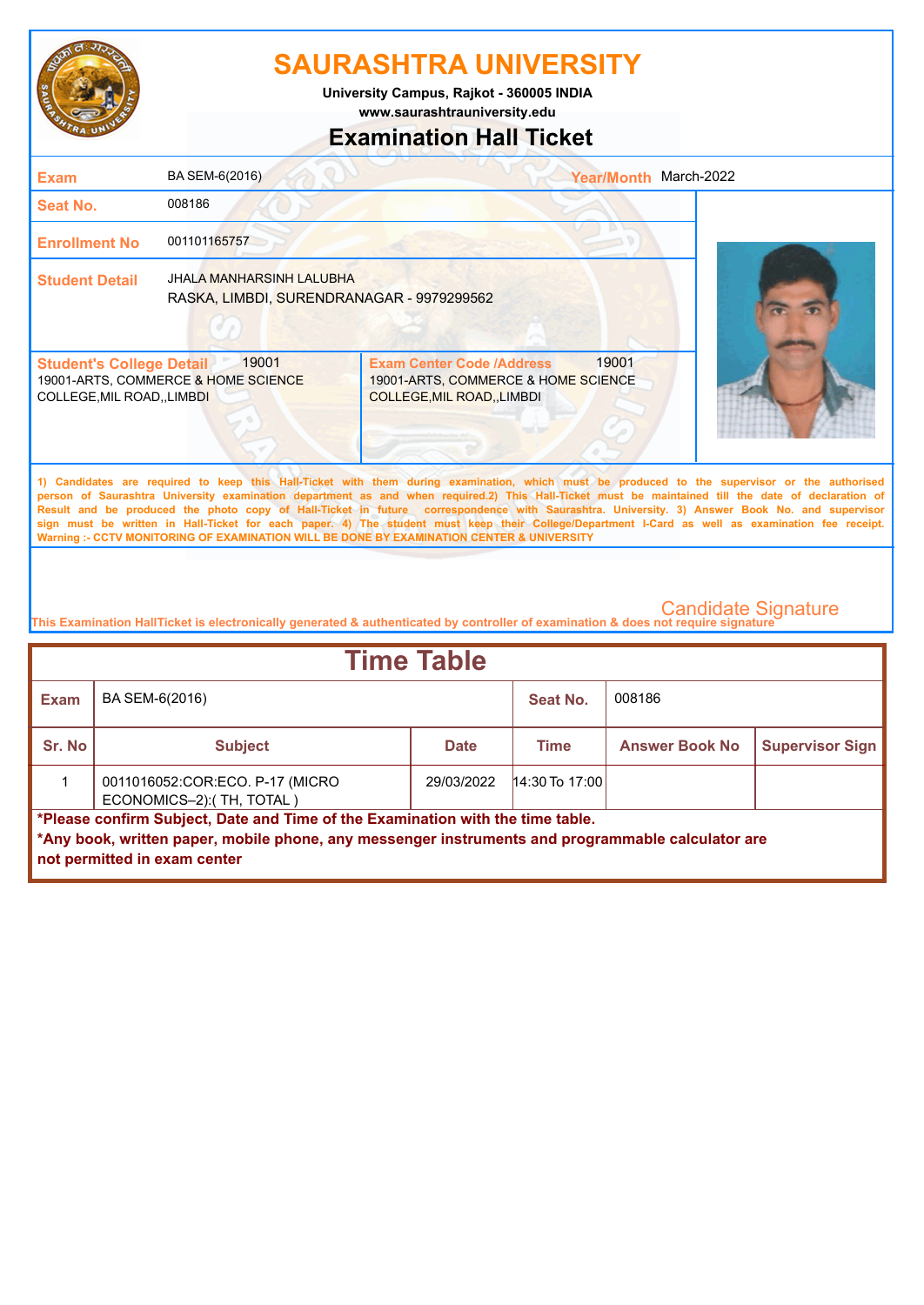

**www.saurashtrauniversity.edu University Campus, Rajkot - 360005 INDIA**

### **Examination Hall Ticket**

| <b>Exam</b>                                                                                                                                                                                                                                                                                                                                                                                                                                                                                                                                                                                                                                                                                         | BA SEM-6(2016)                                                                     | Year/Month March-2022                                                                                           |  |  |
|-----------------------------------------------------------------------------------------------------------------------------------------------------------------------------------------------------------------------------------------------------------------------------------------------------------------------------------------------------------------------------------------------------------------------------------------------------------------------------------------------------------------------------------------------------------------------------------------------------------------------------------------------------------------------------------------------------|------------------------------------------------------------------------------------|-----------------------------------------------------------------------------------------------------------------|--|--|
| Seat No.                                                                                                                                                                                                                                                                                                                                                                                                                                                                                                                                                                                                                                                                                            | 008187                                                                             |                                                                                                                 |  |  |
| <b>Enrollment No</b>                                                                                                                                                                                                                                                                                                                                                                                                                                                                                                                                                                                                                                                                                | 001101184157                                                                       |                                                                                                                 |  |  |
| <b>Student Detail</b>                                                                                                                                                                                                                                                                                                                                                                                                                                                                                                                                                                                                                                                                               | <b>GOHIL SANJAYBHAI DINESHBHAI</b><br>KATARIYA, LIMBDI, SURENDRANAGAR - 8347331368 |                                                                                                                 |  |  |
| <b>Student's College Detail</b><br>COLLEGE, MIL ROAD, , LIMBDI                                                                                                                                                                                                                                                                                                                                                                                                                                                                                                                                                                                                                                      | 19001<br>19001-ARTS, COMMERCE & HOME SCIENCE                                       | 19001<br><b>Exam Center Code /Address</b><br>19001-ARTS, COMMERCE & HOME SCIENCE<br>COLLEGE, MIL ROAD, , LIMBDI |  |  |
| 1) Candidates are required to keep this Hall-Ticket with them during examination, which must be produced to the supervisor or the authorised<br>person of Saurashtra University examination department as and when required.2) This Hall-Ticket must be maintained till the date of declaration of<br>Result and be produced the photo copy of Hall-Ticket in future correspondence with Saurashtra. University. 3) Answer Book No. and supervisor<br>sign must be written in Hall-Ticket for each paper. 4) The student must keep their College/Department I-Card as well as examination fee receipt.<br>Warning :- CCTV MONITORING OF EXAMINATION WILL BE DONE BY EXAMINATION CENTER & UNIVERSITY |                                                                                    |                                                                                                                 |  |  |

| <b>Time Table</b> |                                                                                                                                                                                                                     |             |                  |                       |                        |  |  |
|-------------------|---------------------------------------------------------------------------------------------------------------------------------------------------------------------------------------------------------------------|-------------|------------------|-----------------------|------------------------|--|--|
| <b>Exam</b>       | BA SEM-6(2016)                                                                                                                                                                                                      |             | Seat No.         | 008187                |                        |  |  |
| Sr. No            | <b>Subject</b>                                                                                                                                                                                                      | <b>Date</b> | Time             | <b>Answer Book No</b> | <b>Supervisor Sign</b> |  |  |
|                   | 0011016052:COR:ECO. P-17 (MICRO<br>ECONOMICS-2): (TH, TOTAL)                                                                                                                                                        | 29/03/2022  | $14:30$ To 17:00 |                       |                        |  |  |
|                   | *Please confirm Subject, Date and Time of the Examination with the time table.<br>*Any book, written paper, mobile phone, any messenger instruments and programmable calculator are<br>not permitted in exam center |             |                  |                       |                        |  |  |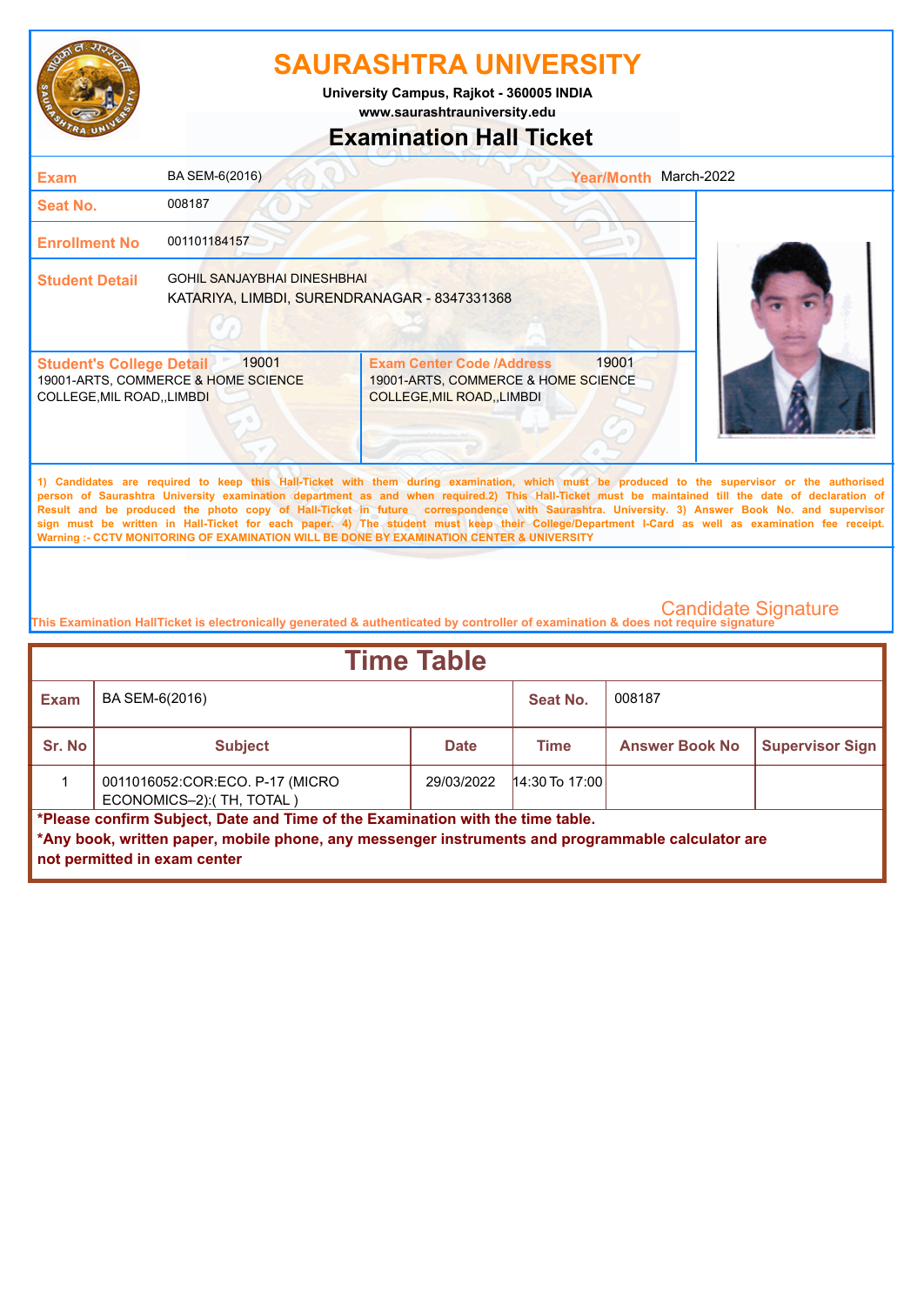

**University Campus, Rajkot - 360005 INDIA**

**www.saurashtrauniversity.edu**

### **Examination Hall Ticket**

| <b>Exam</b>                                                          | BA SEM-6(2016)                                                              |                                                                                                                                                                                                                                                                                                                                                                                                                                                    | Year/Month March-2022 |  |
|----------------------------------------------------------------------|-----------------------------------------------------------------------------|----------------------------------------------------------------------------------------------------------------------------------------------------------------------------------------------------------------------------------------------------------------------------------------------------------------------------------------------------------------------------------------------------------------------------------------------------|-----------------------|--|
| Seat No.                                                             | 008188                                                                      |                                                                                                                                                                                                                                                                                                                                                                                                                                                    |                       |  |
| <b>Enrollment No</b>                                                 | 001101184270                                                                |                                                                                                                                                                                                                                                                                                                                                                                                                                                    |                       |  |
| <b>Student Detail</b>                                                | ZALA PUSHPARAJSINH MAHAVIRSINH<br>SAUKA, LIMBDI, SURENDRANAGAR - 8401005115 |                                                                                                                                                                                                                                                                                                                                                                                                                                                    |                       |  |
| <b>Student's College Detail</b><br><b>COLLEGE, MIL ROAD,, LIMBDI</b> | 19001<br>19001-ARTS, COMMERCE & HOME SCIENCE                                | <b>Exam Center Code /Address</b><br>19001-ARTS, COMMERCE & HOME SCIENCE<br>COLLEGE, MIL ROAD, LIMBDI                                                                                                                                                                                                                                                                                                                                               | 19001                 |  |
|                                                                      |                                                                             | 1) Candidates are required to keep this Hall-Ticket with them during examination, which must be produced to the supervisor or the authorised<br>person of Saurashtra University examination department as and when required.2) This Hall-Ticket must be maintained till the date of declaration of<br>Result and be produced the photo copy of Hall-Ticket in future correspondence with Saurashtra. University. 3) Answer Book No. and supervisor |                       |  |

**sign must be written in Hall-Ticket for each paper. 4) The student must keep their College/Department I-Card as well as examination fee receipt. Warning :- CCTV MONITORING OF EXAMINATION WILL BE DONE BY EXAMINATION CENTER & UNIVERSITY**

| <b>Time Table</b>                                                                                                                                                                                                   |                                                                              |             |                  |                       |                        |  |
|---------------------------------------------------------------------------------------------------------------------------------------------------------------------------------------------------------------------|------------------------------------------------------------------------------|-------------|------------------|-----------------------|------------------------|--|
| <b>Exam</b>                                                                                                                                                                                                         | BA SEM-6(2016)                                                               |             | Seat No.         | 008188                |                        |  |
| Sr. No                                                                                                                                                                                                              | <b>Subject</b>                                                               | <b>Date</b> | Time             | <b>Answer Book No</b> | <b>Supervisor Sign</b> |  |
|                                                                                                                                                                                                                     | 0011016023:COR:GUJ P-20 (ARVACHIN<br>SAHITYA SWARUPNI KRUTIO):(TH,<br>TOTAL) | 01/04/2022  | $14:30$ To 17:00 |                       |                        |  |
| *Please confirm Subject, Date and Time of the Examination with the time table.<br>*Any book, written paper, mobile phone, any messenger instruments and programmable calculator are<br>not permitted in exam center |                                                                              |             |                  |                       |                        |  |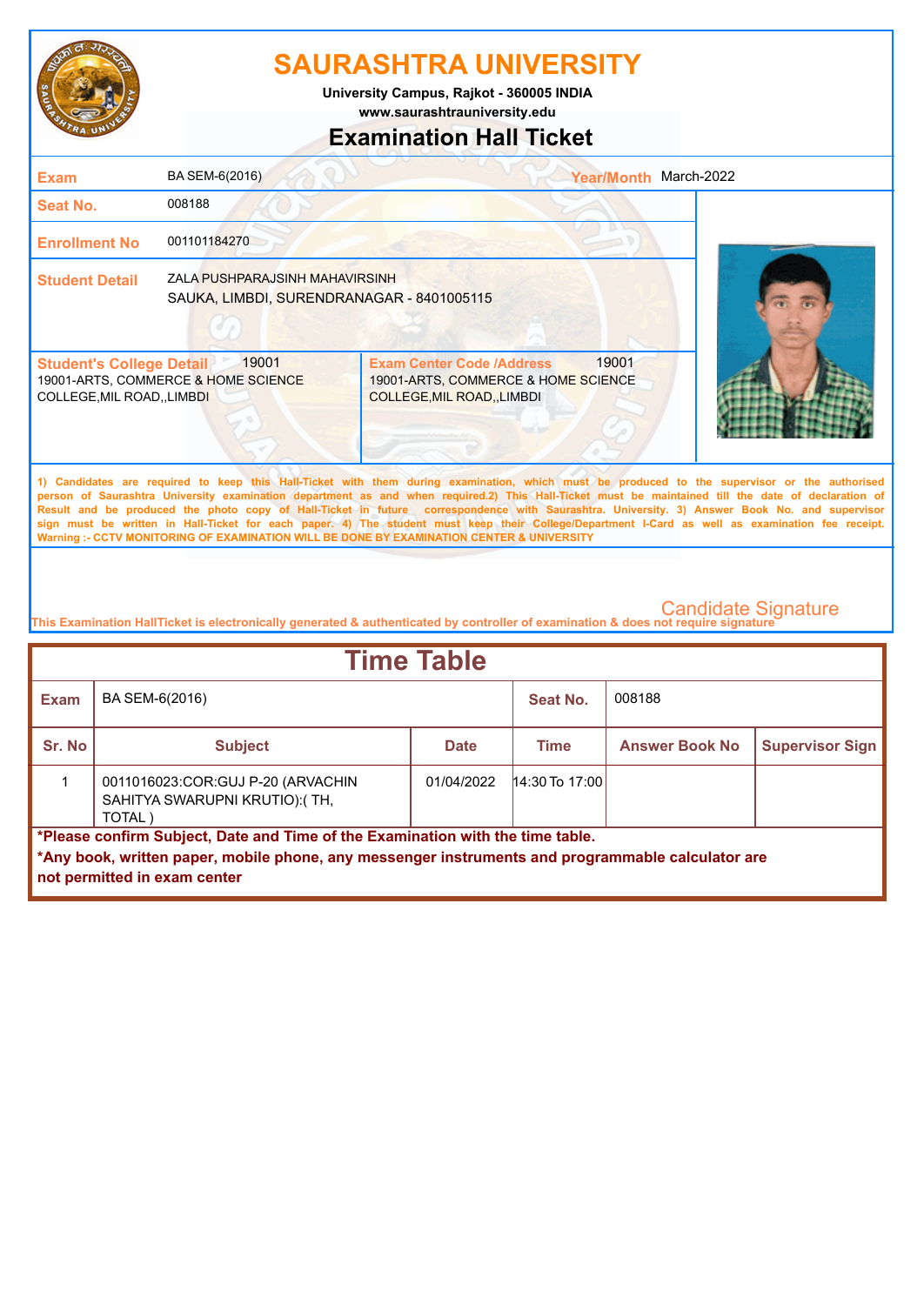

**www.saurashtrauniversity.edu University Campus, Rajkot - 360005 INDIA**

## **Examination Hall Ticket**

| <b>Exam</b>                                                    | BA SEM-6(2016)                                                                   |                                                                                                             | <b>Year/Month</b> | March-2022                                                                                                                                                                                                                                                                                                                                                                                                                                         |
|----------------------------------------------------------------|----------------------------------------------------------------------------------|-------------------------------------------------------------------------------------------------------------|-------------------|----------------------------------------------------------------------------------------------------------------------------------------------------------------------------------------------------------------------------------------------------------------------------------------------------------------------------------------------------------------------------------------------------------------------------------------------------|
| Seat No.                                                       | 008189                                                                           |                                                                                                             |                   |                                                                                                                                                                                                                                                                                                                                                                                                                                                    |
| <b>Enrollment No</b>                                           | 001101184198                                                                     |                                                                                                             |                   |                                                                                                                                                                                                                                                                                                                                                                                                                                                    |
| <b>Student Detail</b>                                          | PARMAR BHARGAVBHAI NAGARBHAI<br>NANA TIMABLA, LIMBDI, SURENDRANAGAR - 7359014620 |                                                                                                             |                   |                                                                                                                                                                                                                                                                                                                                                                                                                                                    |
| <b>Student's College Detail</b><br>COLLEGE, MIL ROAD, , LIMBDI | 19001<br>19001-ARTS, COMMERCE & HOME SCIENCE                                     | <b>Exam Center Code /Address</b><br>19001-ARTS, COMMERCE & HOME SCIENCE<br><b>COLLEGE, MIL ROAD, LIMBDI</b> | 19001             |                                                                                                                                                                                                                                                                                                                                                                                                                                                    |
|                                                                |                                                                                  |                                                                                                             |                   | 1) Candidates are required to keep this Hall-Ticket with them during examination, which must be produced to the supervisor or the authorised<br>person of Saurashtra University examination department as and when required.2) This Hall-Ticket must be maintained till the date of declaration of<br>Result and be produced the photo copy of Hall-Ticket in future correspondence with Saurashtra. University. 3) Answer Book No. and supervisor |

**sign must be written in Hall-Ticket for each paper. 4) The student must keep their College/Department I-Card as well as examination fee receipt. Warning :- CCTV MONITORING OF EXAMINATION WILL BE DONE BY EXAMINATION CENTER & UNIVERSITY**

| <b>Time Table</b>                                                                                                                                                                                                   |                                                                               |             |                  |                       |                        |  |
|---------------------------------------------------------------------------------------------------------------------------------------------------------------------------------------------------------------------|-------------------------------------------------------------------------------|-------------|------------------|-----------------------|------------------------|--|
| <b>Exam</b>                                                                                                                                                                                                         | BA SEM-6(2016)                                                                |             | Seat No.         | 008189                |                        |  |
| Sr. No                                                                                                                                                                                                              | <b>Subject</b>                                                                | <b>Date</b> | Time             | <b>Answer Book No</b> | <b>Supervisor Sign</b> |  |
|                                                                                                                                                                                                                     | 0011016021:COR:GUJ P-18<br>(GUJ.BHASHANO ITIHAS ANE<br>SWARUP-2): (TH, TOTAL) | 30/03/2022  | $14:30$ To 17:00 |                       |                        |  |
| *Please confirm Subject, Date and Time of the Examination with the time table.<br>*Any book, written paper, mobile phone, any messenger instruments and programmable calculator are<br>not permitted in exam center |                                                                               |             |                  |                       |                        |  |